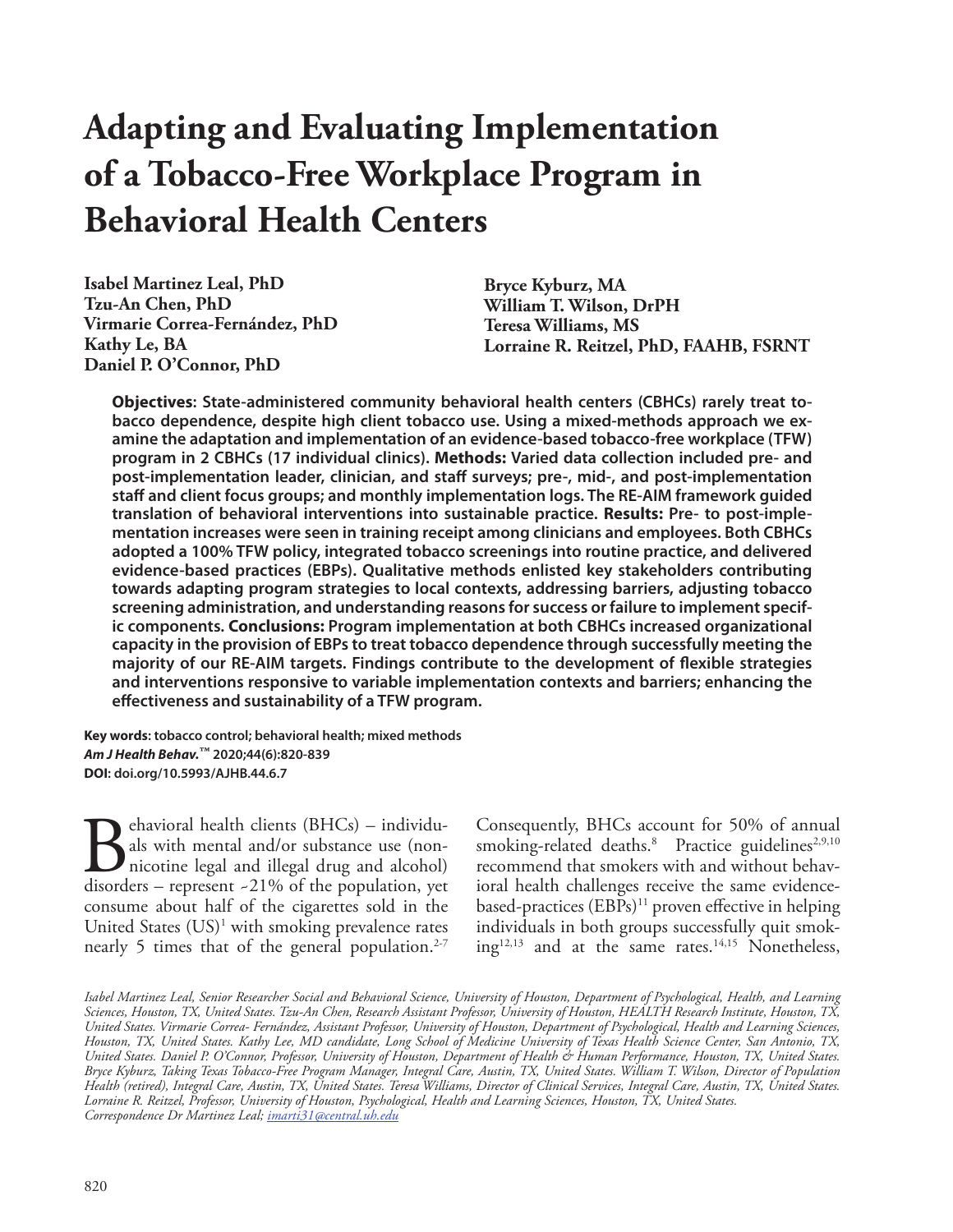BHCs are less likely to quit smoking compared to those in the general population<sup>1,3</sup> despite research showing equally high motivation to quit among both groups.16-18

Whereas many factors influence the persistently high smoking rates among BHCs, an important contributor is the hesitancy of clinicians to offer specialized care for quitting.<sup>19,20</sup> One nationwide study indicated that only 48.9% of community behavioral health centers (CBHCs) screened patients for tobacco use, only 37.6% provided tobacco cessation counseling, and only 26.2% offered nicotine replacement therapy  $(NRT).<sup>21</sup>$  The main barriers to implementing EBPs for tobacco use within CB-HCs include several clinician-level factors such as lack of training on treating tobacco dependence, 22,23 undervaluing of tobacco addiction as a problem,  $24$ lack of, or failure to, enforce tobacco-free workplace (TFW) policies,<sup>2</sup> high staff tobacco use rates, $11$  and misconceptions regarding motivation for, and the behavioral effects of, quitting smoking for BHCs.11 Clinicians also widely believe that quitting smoking will jeopardize substance recovery efforts and trigger depression, aggressive behavior, suicide attempts or other self-harming behaviors.<sup>19</sup> Although evidence indicates these clinician beliefs are myths,<sup>19</sup> they persist and have a strong negative impact, $^{25,26}$  along with organizational barriers, $^{27}$  on successful implementation of tobacco cessation interventions. Given the systemic nature of these barriers, implementing interventions with a focus on organizational change is recommended.28,29

*Taking Texas Tobacco-Free* (TTTF) is a multicomponent TFW program assisting CBHCs (aka Local Mental Health Authorities) throughout Texas to implement comprehensive and sustainable tobacco cessation services $30$  designed to target known implementation barriers across diverse levels of influence – organizational, community, clinician, and client. CBHCs are non-profit state agencies that provide behavioral health services within the safety-net healthcare system serving underserved, lower-income individuals across Texas.<sup>31</sup> As a comprehensive TFW program, TTTF includes TFW policy implementation, education provision to employees, specialized training for clinicians to use EBPs to treat tobacco dependence, technical assistance to embed systems for consistent tobacco screenings and treatment provision to clients, and

community outreach.2 Prior work suggests that TTTF was effective in building capacity for the integration of EBPs in assessing and treating tobacco dependence and helping clients and staff within 18 CBHCs successfully quit smoking. $32$ 

Although widely recommended in implementation research,  $33-37$  few studies have applied mixed methods in evaluating smoking cessation interventions. Interventional studies have focused on evaluating the use of mono- rather than multicomponent smoking cessation interventions.<sup>38-40</sup> The current study redresses this gap by adopting a 3-phase mixed-methods design to examine the adaptation and implementation of the multicomponent TTTF program within 2 new CBHCs (comprising 17 individual clinics) relative to RE-AIM (reach, effectiveness, adoption, implementation and maintenance) objectives. $41$  The purpose of this work is to present the processes and outcomes of program implementation with a focus on the contribution of mixed methods to adapt the delivery of evidence-based program components, tailor program strategies and interventions to local contexts, and integrate TTTF into CBHCs. Realworld implementation challenges are reviewed, with suggestions proposed, toward the goal of providing a model for implementation of a TFW program adaptable to other CBHCs interested in becoming tobacco-free.

## **METHODS**

## **Study Design**

Following the successful implementation of TTTF within 18 CBHCs,  $30,32$  we were funded to enable its dissemination through active and passive means and to implement a more cost-effective TTTF within additional CBHCs, this time using a mixed-methods approach not included in the prior implementation. Researchers recommend the use of qualitative and mixed-methods approaches to address the complexities involved in implementing interventions across diverse contexts $42$  and for developing strategies that facilitate EBP implementation.33,34 Mixed methods are particularly suited to evaluating complex interventions. The quantitative component assesses program impact, and the qualitative component provides insight into contextual factors and change processes that are key to program adaptation and implementation,  $43,44$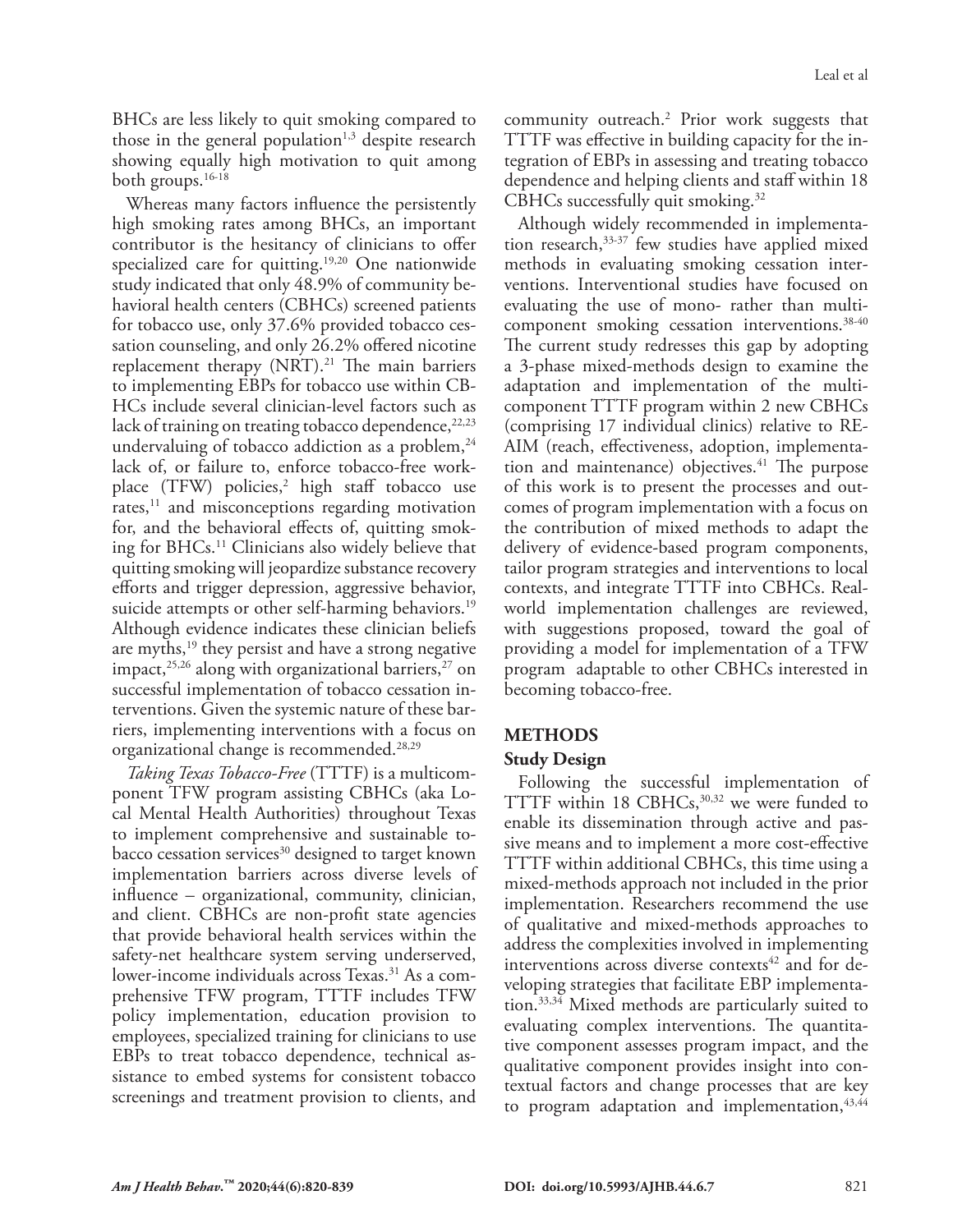facilitating effective integration of EBPs into local contexts. Our purpose in using a mixed-methods design was for *complementarity*, (ie, qualitative data is used to elaborate or enhance the results of quantitative analyses), and *expansion*, (ie, using quantitative data to examine outcomes and qualitative to examine processes).<sup>45</sup> Combining qualitative and quantitative approaches extends the capabilities of both, providing a more comprehensive understanding of implementation issues, greater knowledge yield, and unique insights inaccessible via either method alone.<sup>46</sup>

We used a multistage evaluation mixed-methods design<sup>47</sup> consisting of 3 phases, each with a different research aim and core mixed-methods design (Figure 1). Specifically: Phase (1) formative evaluation (pre-implementation) – to identify site-specific contextual factors that might affect implementation of TTTF to tailor the program to fit local contexts; (Phase 2) program implementation – to assess the delivery and uptake of TTTF components within CBHCs; and (Phase 3) summative evaluation (post-implementation) – to evaluate program outcomes and characterize processes influencing program RE-AIM components. RE-AIM was selected as a guiding framework because it was developed to translate behavioral interventions into sustainable practice.48 RE-AIM objectives for TTTF were defined by the project team (and are discussed more fully later in this work). Mixed methods allowed for full application of the RE-AIM model, providing the in-depth understanding of contextual and multilevel factors influencing implementation, required to understand and to explain reasons for outcomes on our objectives.<sup>41</sup> Phases were interactive, with each phase building upon prior findings, and multiphase combination *timing* (when each method is implemented) was used, involving sequential and iterative quantitative and qualitative data collection and analyses over the 3 phases. $47$ 

## **Participants and Setting**

Participation was open to any interested CBHCs in Texas that had not implemented the program previously. Our partner/subcontractor, Integral Care, recruited CBHCs through targeted mailings to ~20 CEOs assessing interest. Three CBHCs indicated interest, provided consent for participation, and enrolled; one withdrew mid-course due to

competing organizational priorities. This article focuses on the 2 remaining CBHCs. CBHC1 was in a large urban area and comprised 2 individual clinics annually serving 10,247 unique clients (213,498 contacts) through residential and outpatient services, with 302 full-time staff (68% providing direct clinical care), serving one county, where 40%-60% of clients smoke. CBHC2 was in a mixed urban and rural area, spanning 25,000 square miles, comprising 15 clinics providing residential and outpatient services, annually serving 6538 unique clients (339,158 contacts), with 256 full-time staff (80% providing direct clinical care), serving 30 counties, where 20%-40% of clients smoke. In this study, staff includes clinicians, those who provide direct client services, and general employees, those who do not have contact with clients. Employee refers to general employees only.

## **Intervention: Taking Texas Tobacco-Free**

Previously described in detail, 30,32,49-51 TTTF is a multicomponent, comprehensive, and sustainable TFW program that is implemented through an academic-community partnership. TTTF entails adoption of various EBPs in tobacco cessation; $^{2,9}$ key components include policy implementation and enforcement, integration of tobacco use assessments (TUAs) into routine practice, provision of tobacco cessation services (eg, behavioral counseling, NRT), evidence-based employee and specialized clinician training on treating tobacco dependence, and community outreach (Figure 2). Program components target CBHCs as organizations, with stakeholders including their staff and clients. Goals include challenging misperceptions regarding BHC's tobacco dependence, encouraging program buy-in and integration into local settings to reduce tobacco use and second-hand smoke exposure, and ultimately, preventing tobacco-related cancers and other diseases. TTTF was designed to increase organizational capacity for change by affecting clinician behavior regarding the provision of EBPs for treating tobacco use, because the delivery of evidence-based interventions has proven effective in increasing quit attempts and cessation among clients.<sup>9</sup> Therefore, TTTF's success is measured through RE-AIM targets that are primarily focused on CBHC, staff, and clinician-focused outcomes as opposed to clients' smoking cessation,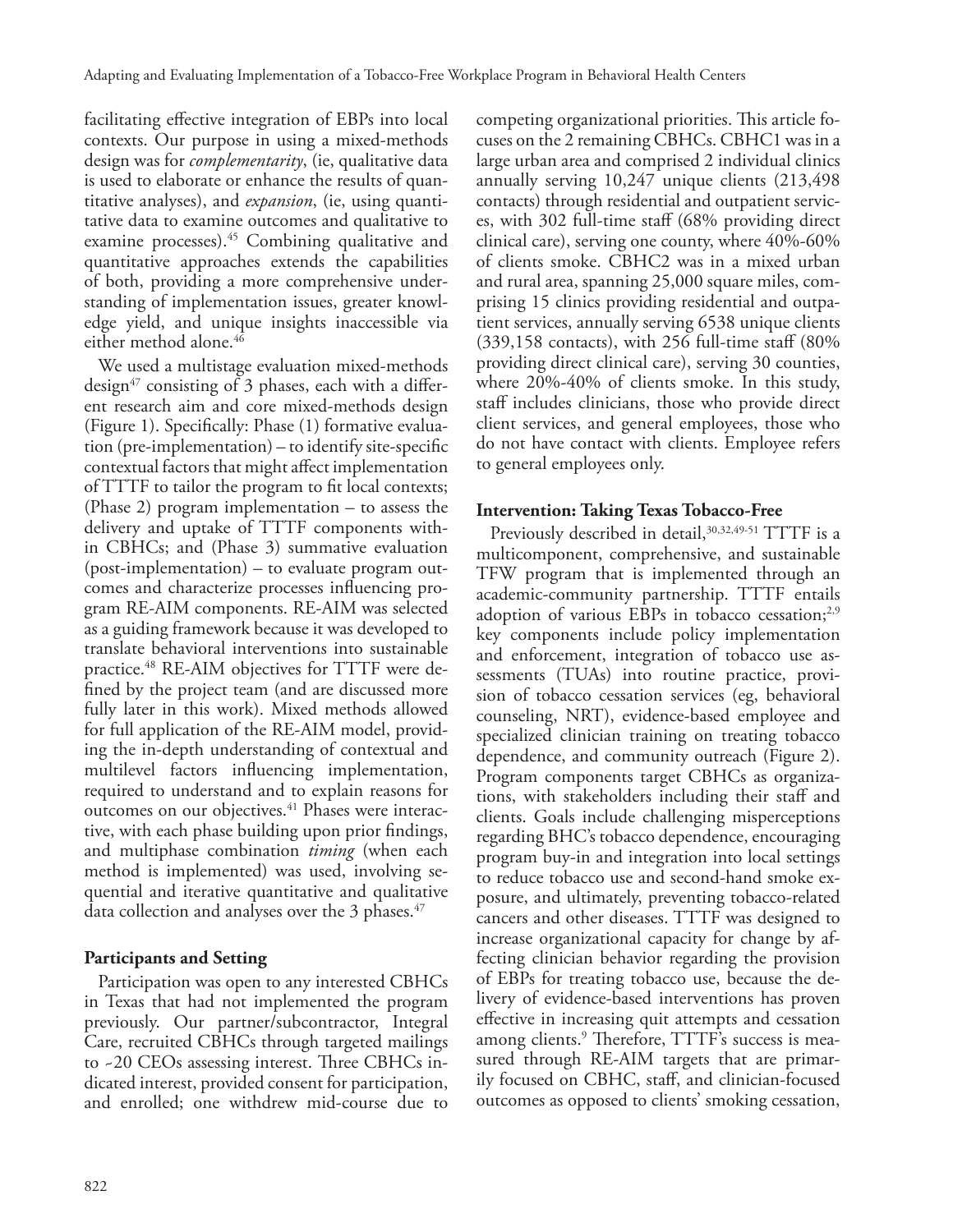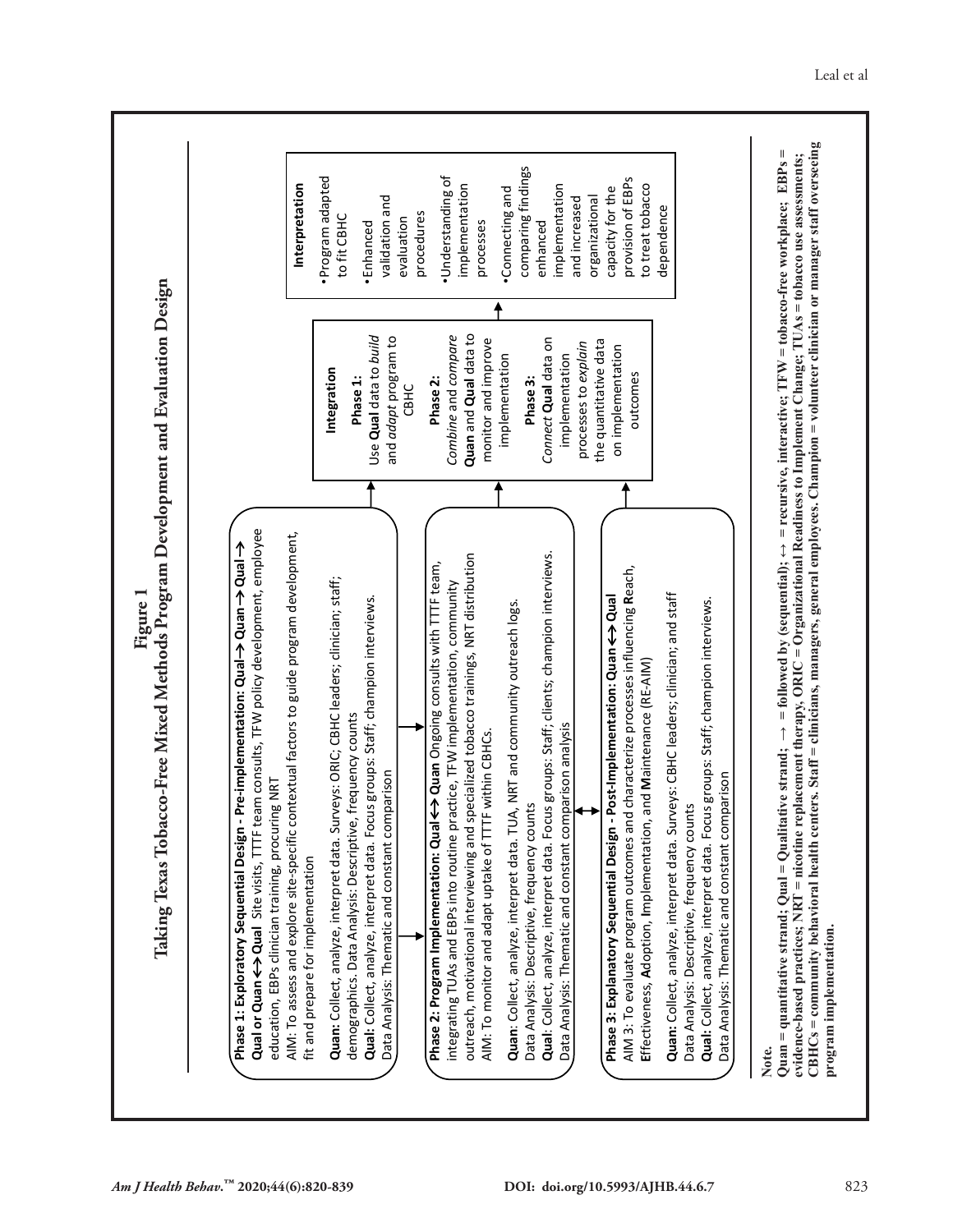Figure 2<br>Taking Texas Tobacco-Free (TTTF) Components, Barriers Addressed, and Objectives **Taking Texas Tobacco-Free (TTTF) Components, Barriers Addressed, and Objectives**

| Program Components                                                                                                                                                  | <b>Barriers to Overcome</b>                 | <b>Objectives</b>                              |
|---------------------------------------------------------------------------------------------------------------------------------------------------------------------|---------------------------------------------|------------------------------------------------|
| Evidence-Based Education/Specialized Training of Clinicians and Employees                                                                                           | Clinician and Employee-level                | Clinician and                                  |
| · General Employees: 1-hour interactive, live online training on tobacco hazards; TFW                                                                               | · Clinicians lack training on               | Employee-level                                 |
| policies; FDA-approved medications (including NRT); nicotine's effects on mental illness;                                                                           | tobacco cessation treatment                 | · Increase proportion                          |
| myths regarding TFW programs; smoking among BHCs                                                                                                                    | Misconceptions about tobacco                | of clinicians trained in                       |
| Clinicians: 2-hour interactive, live online training on all the above and EBPs for treating                                                                         | use among BHCs                              | tobacco cessation                              |
| tobacco dependence; delivering TUAs; behavioral counseling (5A's model, motivational                                                                                | Undervaluing tobacco                        | · Increase quit attempts                       |
| interviewing); and nicotine and drug interactions                                                                                                                   | addiction as a serious problem              | among employees                                |
| TTTF-Sponsored Champion and CBHC Implementation Leaders Specialized Training                                                                                        | High tobacco use among                      | and clinicians                                 |
| (4-day Certified Tobacco Treatment Specialist<br>• Designation and specialized group training                                                                       | employees and clinicians                    | · Increase proportion of<br>employees educated |
| program implementation<br>training) of program champion to oversee                                                                                                  | · Low employee knowledge                    | about tobacco use                              |
| Program champion and 3-5 CBHC leaders receive specialized 2-day training on treating                                                                                | about tobacco addiction                     | Client-level                                   |
| tobacco dependence within behavioral health settings                                                                                                                | Client-level                                | · Increase TUAs of                             |
|                                                                                                                                                                     | BHCs are not screened for                   | <b>BHCS</b>                                    |
| Develop, Implement and Enforce a 100% Tobacco-Free Workplace Policy                                                                                                 | tobacco use/dependence                      |                                                |
| Banning all tobacco products: cigarettes, smokeless tobacco, electronic nicotine systems                                                                            | No advice or treatment for                  | · Increase clinician                           |
| • Designation of a tobacco-free date                                                                                                                                |                                             | provision of tobacco                           |
| Installation of permanent signage publicly announcing tobacco-free policy                                                                                           | quitting tobacco provided for               | cessation treatment                            |
| Screening and Intervention                                                                                                                                          | BHC high tobacco use rates<br>tobacco users | attempts; decrease<br>Increase quit            |
|                                                                                                                                                                     |                                             |                                                |
| · Integrate EBPs to treat tobacco dependence (smoking counseling, TUAs, NRT therapies)<br>· Embed TUAs (at each contact, weekly, bi-monthly) into clinical practice | Community-level                             | client tobacco use                             |
| into CBHC to become widely and permanently available                                                                                                                | · High tobacco use rates in                 | Community-level                                |
|                                                                                                                                                                     | communities (eg, rural, low                 | · Increase community                           |
| Community Engagement and Outreach                                                                                                                                   | socio-economic status)                      | tobacco education                              |
| Assist local agencies to go tobacco-free                                                                                                                            | . Norms that tobacco use is                 | and outreach (both                             |
| · Provide tobacco education and screenings                                                                                                                          | common and not a serious                    | via TTTF and CBHCs)                            |
| Provide educational materials                                                                                                                                       | health threat and addiction                 |                                                |

Note.<br>TFW = tobacco-free workplace; NRT = nicotine replacement therapy; EBPs = evidence-based practices; TUAs = tobaco use assessments; BHCs = behavioral<br>health clients. Program champion = volunteer clinician or managerial **TFW = tobacco-free workplace; NRT = nicotine replacement therapy; EBPs = evidence-based practices; TUAs = tobacco use assessments; BHCs = behavioral health clients. Program champion = volunteer clinician or managerial staff overseeing program implementation; CBHC = community behavioral health center.**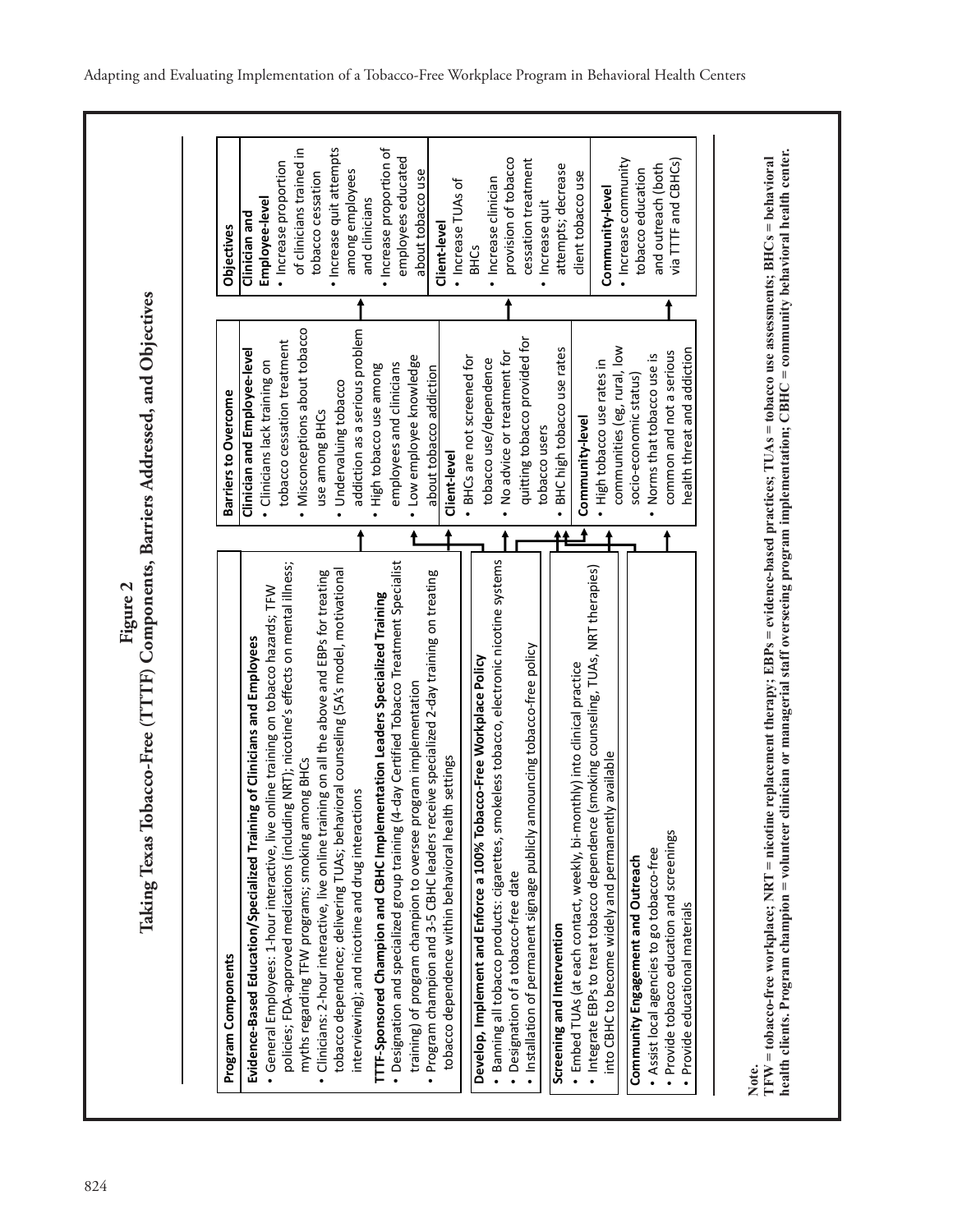reduced morbidity, etc (cf, 52,53). Additionally, client-level data were not collected to avoid risking CBHC and clinician non-participation through further stressing an already under-resourced system.

#### **Data Collection**

We used a pre/post design with additional data collected quarterly, reporting monthly activities, during and after the active implementation phase to monitor program delivery and implementation. Research aims guided the development of qualitative semi-structured interview guides by study phase, which were tested and refined according to participants' responses in the field.<sup>54</sup> Data collection instruments and evaluation of respondents/ participants are described in Table 1 according to phase below.

## **Phase 1: Formative Evaluation**

The initial step in adopting TTTF was preparing for program implementation through developing each CBHC's 100% TFW policy that included electronic nicotine delivery systems, training clinicians and champions in treating tobacco dependence, educating employees about tobacco hazards, integrating EBPs in tobacco cessation into clinical practice, $2,9$  and tailoring materials to CBHC's needs. While TTTF team members consulted with CBHC leadership on policy drafting, we encouraged CBHCs to confer with their members and community in developing their own TFW policy. Each CBHC designated one program "champion" – a volunteer clinician or managerial staff, not additionally compensated – to oversee program implementation and maintenance according to a recommended timeline,<sup>49</sup> and to facilitate and steward successful organizational change.<sup>55,56</sup> TTTF team members provided guidance and practical advice throughout program implementation.

Quantitative data included pre-implementation CBHC leader, clinician, and staff (all staff – clinicians, general employees, managers) baseline surveys. The CBHC leader survey included questions on the CBHC demographics (eg, number of staff) and the Organizational Readiness to Implement Change  $(ORIC)^{57}$  scale that assessed organizational characteristics and needs regarding knowledge, skills, practice, and readiness to implement change. Qualitative data included pre-implementation staff focus groups, site visits, and champion interviews. Analysis of quantitative data informed sample selection for the pre-implementation focus groups. We purposively selected a heterogeneous sample for the focus groups, selecting participants who had expressed apprehension of TTTF to hear and address their concerns.

## **Phase 2: Program Implementation**

The active implementation phase entailed adoption of various EBPs in tobacco cessation,<sup>2,9</sup> (Figure 2). TUAs are an empirically based method to increase quit attempts, $^2$  which consisted of documenting current, and history of, tobacco use, prior quit attempts and methods used, NRT use, and clients' readiness to quit. Clinicians facilitated smoking cessation groups using a validated and effective smoking curriculum, developed specifically for BHCs.58,59 TTTF sponsored specialized trainings, including program champions' attendance at a 4-day Certified Tobacco Treatment Specialist training, and program champions' and 3-5 CBHC clinic leaders' attendance at a 2-day training in treating tobacco dependence in behavioral health settings. TTTF staff delivered an 8-hour motivational interviewing training to participating CB-HCs, as guidelines indicate the most successful evidence-based interventions combine the delivery of behavioral and pharmacological support.<sup>9,60</sup> In accordance with best practices, this combined therapy approach attends to clients' needs whether they are ready for smoking cessation or require motivational treatments to quit in the future. $9,24$  Community outreach focused on expanding and sustaining community TFW programs to address high tobacco use rates among this population, via CBHC and TTTF-initiated efforts including health fairs, educational presentations, social media communications, and resources on our website.

Quantitative data included CBHC quarterly reports submitted by champions – during the 12 months of active implementation and 6 months post-implementation – documenting TUAs administered and quantities and types of CBHCpurchased NRT distributed to staff and clients, and descriptions of monthly community outreach events. To facilitate documentation of client tobacco use, centers were asked to integrate TUAs into the electronic health record. Establishing use of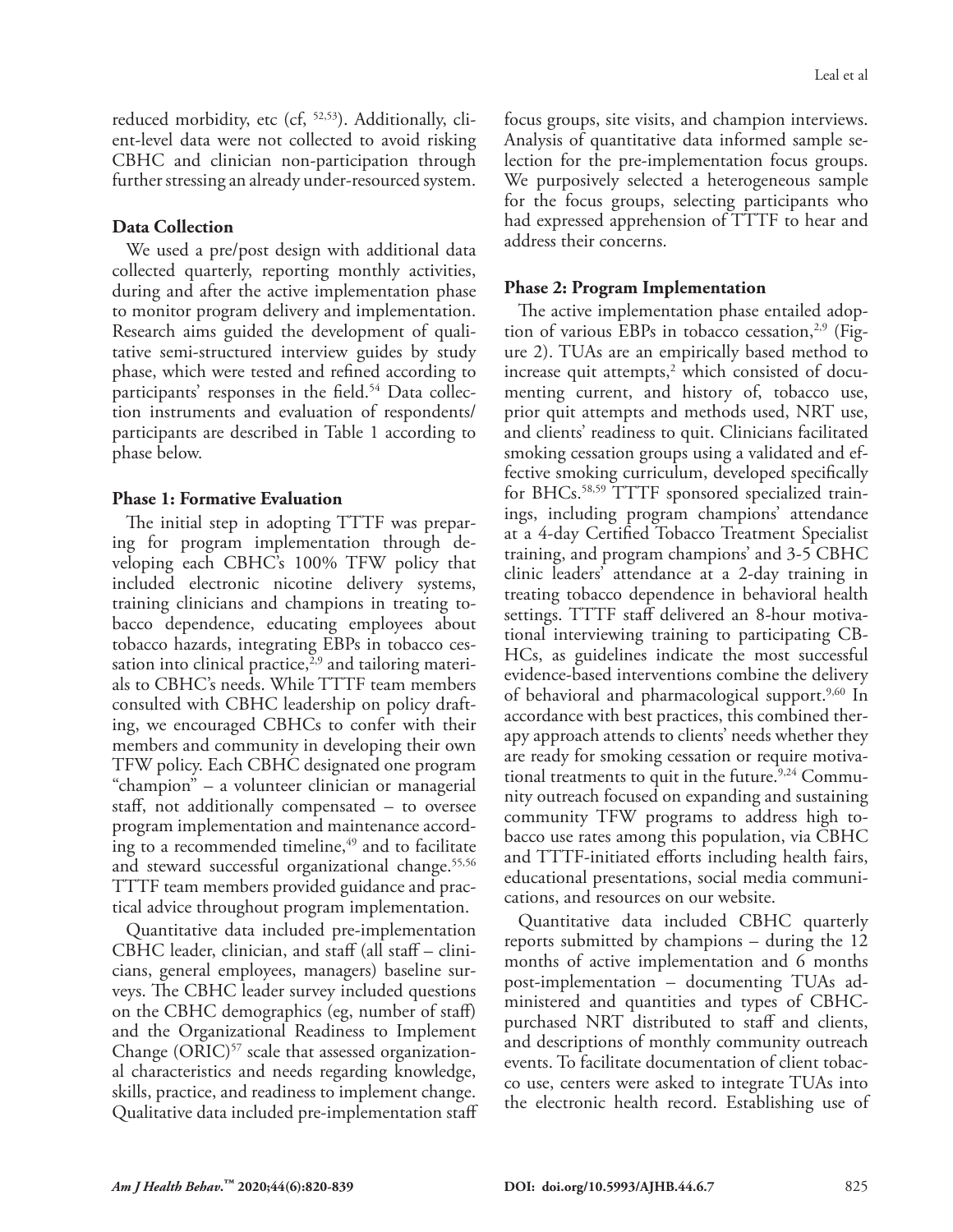| <b>Phase/Design/Timing</b>                                                                                                                                                                                                                            | Type and Description of Data Collection and Analysis                                                                                                                                                                                                                                                                                                                                                                                                                                                                                                                                                                                                                                                                                                                                                                                                                                                                                                                                             |
|-------------------------------------------------------------------------------------------------------------------------------------------------------------------------------------------------------------------------------------------------------|--------------------------------------------------------------------------------------------------------------------------------------------------------------------------------------------------------------------------------------------------------------------------------------------------------------------------------------------------------------------------------------------------------------------------------------------------------------------------------------------------------------------------------------------------------------------------------------------------------------------------------------------------------------------------------------------------------------------------------------------------------------------------------------------------------------------------------------------------------------------------------------------------------------------------------------------------------------------------------------------------|
| <b>Phase 1: Pre-implementation</b><br><b>Formative Evaluation</b><br>Aim: to identify CBHC traits, readiness<br>to implement change and site-specific<br>contextual factors to develop program<br>Timing: Baseline: months 1-6,<br>pre-implementation | Quantitative: Descriptive analysis; all surveys are multiple choice<br>Organizational Readiness to Implement Change (ORIC) ( $N = 23$ ): 5 subscales, 24<br>items measuring:<br>•change valence •efficacy toward change •change commitment •skills needed for<br>change •resources<br><i>Demographics form:</i> • annual and unique client contacts • types of services •<br>full-time staff<br>CBHC leader survey ( $N = 23$ ): 27 items •current quitting tobacco services •<br>attitudes re: TFW programs •implementation challenges •tobacco prevalence<br>among staff<br><i>Clinician survey</i> ( $N = 198$ ): 27 items •tobacco use knowledge and training •current<br>tobacco EBPs<br><i>Staff survey</i> ( $N = 386$ ): 25 items: • personal tobacco history • quit attempts • tobacco<br>training<br>Qualitative: Purposeful, heterogeneous sampling; thematic and constant com-<br>parison analysis<br>Participant observation: (4) initial meetings and site visits; and (6) program |
|                                                                                                                                                                                                                                                       | champion interviews<br><i>Staff focus groups:</i> $(2; N = 23)$ : • center traits • views re: TFW programs; program<br>facilitator/barriers                                                                                                                                                                                                                                                                                                                                                                                                                                                                                                                                                                                                                                                                                                                                                                                                                                                      |
| <b>Phase 2: Program Implementation:</b><br>Aim: to adapt, implement, monitor TTTF<br>in CBHCs<br>Timing: months 6-12                                                                                                                                  | <b>Quantitative: Descriptive analysis</b><br>Monthly TUA, NRT, community outreach logs: $\cdot$ TUAs done (N = 12) $\cdot$ NRT<br>distributed •community outreach events<br>Qualitative: Purposeful, heterogeneous sampling; thematic and constant<br>comparison analysis<br><i>Participant observation:</i> (4) periodic site visits; and (6) program champion                                                                                                                                                                                                                                                                                                                                                                                                                                                                                                                                                                                                                                  |
|                                                                                                                                                                                                                                                       | interviews<br><i>Client focus groups:</i> (1; $N = 5$ ): • past or current smoking • clinic quit services<br>offered .quit enablers<br><i>Staff focus groups:</i> (2; $N = 20$ ): • implementation facilitators/barriers • program<br>needs and alterations                                                                                                                                                                                                                                                                                                                                                                                                                                                                                                                                                                                                                                                                                                                                      |
| <b>Phase 3: Summative Evaluation:</b><br>Aim: evaluate program outcomes and<br>explain processes impacting RE-AIM<br>dimensions<br>Timing: 2-6 months,<br>post-implementation                                                                         | <b>Quantitative: Descriptive analysis</b><br>Repeat of: CBHC leader survey ( $N = 23$ ); clinician survey ( $N = 188$ ); and staff<br>survey ( $N = 324$ )<br>Qualitative: Purposeful, heterogeneous sampling; thematic and constant<br>comparison analysis<br>Participant observation: (2) periodic site visits, and (4) program champion<br>interviews<br><i>Staff focus groups:</i> (2; $N = 18$ ): •EBP integration effectiveness • implementation<br>processes •improvements needed                                                                                                                                                                                                                                                                                                                                                                                                                                                                                                         |

champion interviews  $(N = 16)$ ; 8 site visits; Total  $N = 92$  participants.

these audit and monitoring methods are recognized as enhancing program success and sustainability.15 Quarterly reports served 2 functions: (1) the ongoing monitoring of program component delivery, allowing team members to intervene and suggest

potential adjustments to these processes; and (2) providing summative evaluation data. Various qualitative methods – mid-implementation staff, and separately, client, focus groups, and site visits, and champion interviews – were used to engage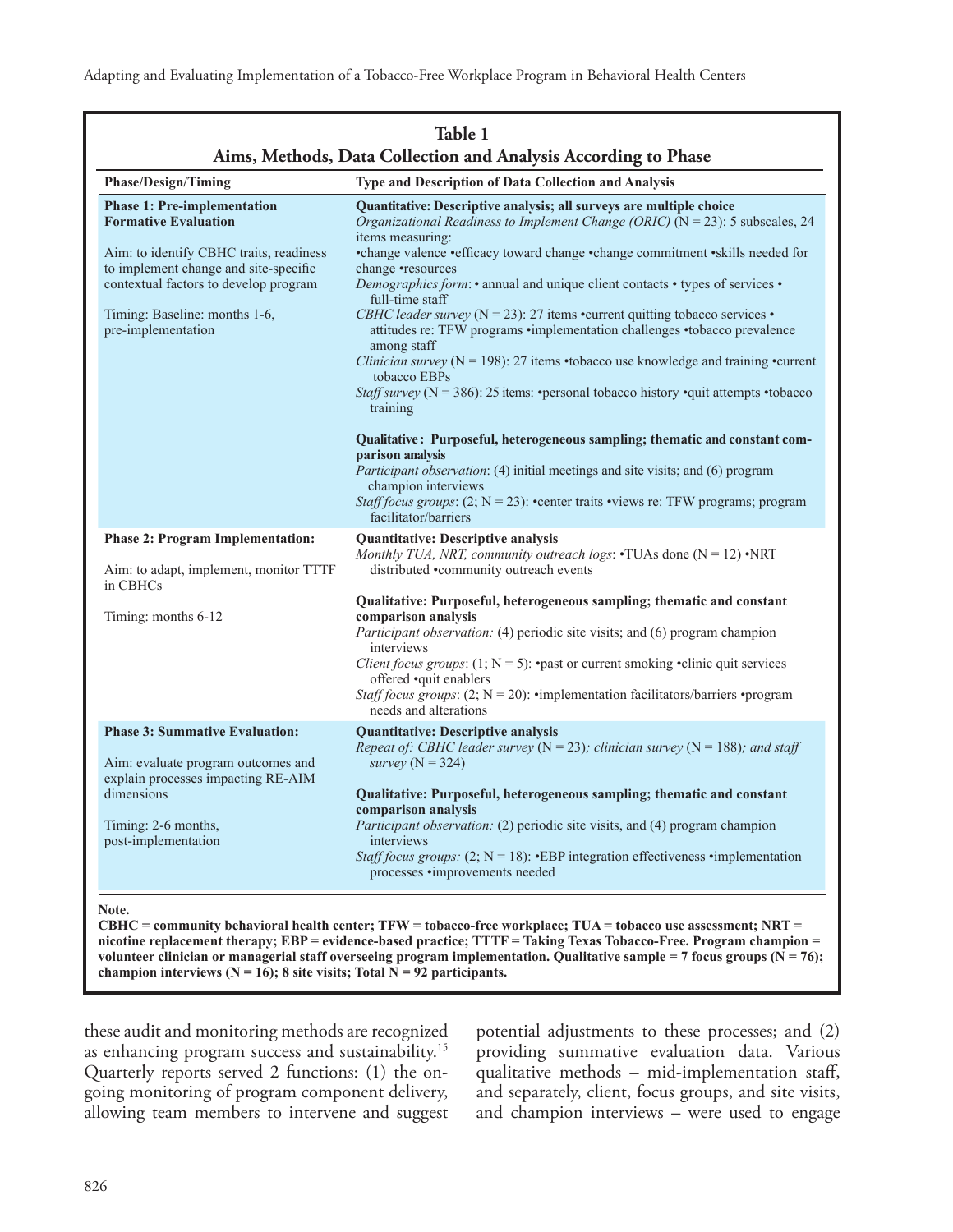program partners collaboratively, examine and understand implementation processes and challenges in greater depth, and make program adjustments as needed.

#### **Phase 3: Summative Evaluation**

The summative evaluation phase consisted of CB-HCs' ongoing implementation of program components. Post-implementation, we administered all surveys (CBHC leader, clinician, and staff), continued monitoring implementation through quarterly TUA and NRT logs for 6 months post-implementation, and conducted staff focus groups, site visits, and champion interviews. All qualitative methods focused on examining and understanding how and why results were obtained for program outcomes.

Formal assessment of RE-AIM outcomes relative to objectives were incorporated into Phase 3. Reach included increases over baseline in employee and clinician exposure to education and training, respectively, and community outreach. Effectiveness included TFW policy enforcement, increases in staff acceptability of the policies, and decreases in staff smoking rates. Adoption included increased EBP provision by clinicians, TUAs delivered, and self-reported compliance with the TFW policy. Implementation included fidelity to the TTTF *Implementation Guide*, ie, delivery of the 5 key program components, distribution of provided dissemination materials, and the provision of champion-led clinic trainings on tobacco treatment. Maintenance included the establishment of sustainable systems for TUAs and NRT distribution, NRT sustainability over time, and continuing education provision. Data to assess outcomes was gathered largely from surveys and quarterly reports, and supplemented by qualitative findings.

## **Data Analysis**

*Quantitative.* Descriptive statistics, including mean and standard deviation (SD) and percent, were provided for continuous and categorical variables of interest, respectively. Pre- and post-survey data were unmatched at the respondent level; thus, their distribution between pre- and post-implementation were examined using chi-square tests and independent t-tests for continuous and categorical variables of interest, respectively. All respondents were included in the analyses, but missing information was excluded from analysis if they did not respond to corresponding survey items. Quantitative data were analyzed using SAS (SAS, version 9.4, 2013). Alpha was set at .05. There was 80% power to detect small to large effects  $(0.12 < w <$ 0.46; 0.19 < *d* < 0.74) with an alpha of .05 and the wide range of sample sizes of 23 to 386 among our administered surveys.

*Qualitative.* Focus groups (lasting 60-120 minutes), and champion interviews (lasting 30-45 minutes), were conducted using interview guides (available upon request from corresponding author), all were transcribed verbatim, uploaded to Atlas.ti8 (Atlas.ti, version 8.4, 2019) and analyzed with all other qualitative data to facilitate data management. Purposeful, heterogeneous sampling was used to collect a wide-range of perspectives regarding research questions.<sup>61</sup> Qualitative data were coded inductively from themes drawn from the data as well as deductively, according to the RE-AIM dimensions specified by investigators for this project. Three team members trained in qualitative research independently coded initial transcripts to develop a coding frame. Coding discrepancies were discussed and reconciled until a final coding frame was agreed upon and reapplied to all transcripts.<sup>54</sup> Coding and analysis proceeded iteratively across each stage of data collection. Constant comparison of data was used to refine themes, avoid redundancy, ensure fittingness of themes, and check accurate accounting of the data set. $62$  Analyst triangulation was used to ensure congruence and credibility of findings.<sup>61</sup> As Table 1 indicates, there were 92 participants in qualitative procedures.

*Mixed methods integration.* Various types of integration were used to mix the quantitative and qualitative data, aligned with the different core mixed-methods designs and aims of each study phase. In phase 1 (formative evaluation), the qualitative data was used to *build* and *adapt* intervention features to the local context. In phase 2 (program implementation and monitoring) qualitative and quantitative data were *compared* and *connected* to make ongoing program adjustments that facilitated successful implementation. In phase 3 (program evaluation) qualitative and quantitative data from phases 1-3 were *connected*; ie, qualitative data on the implementation processes was used to *explain* the quantitative outcomes. $63$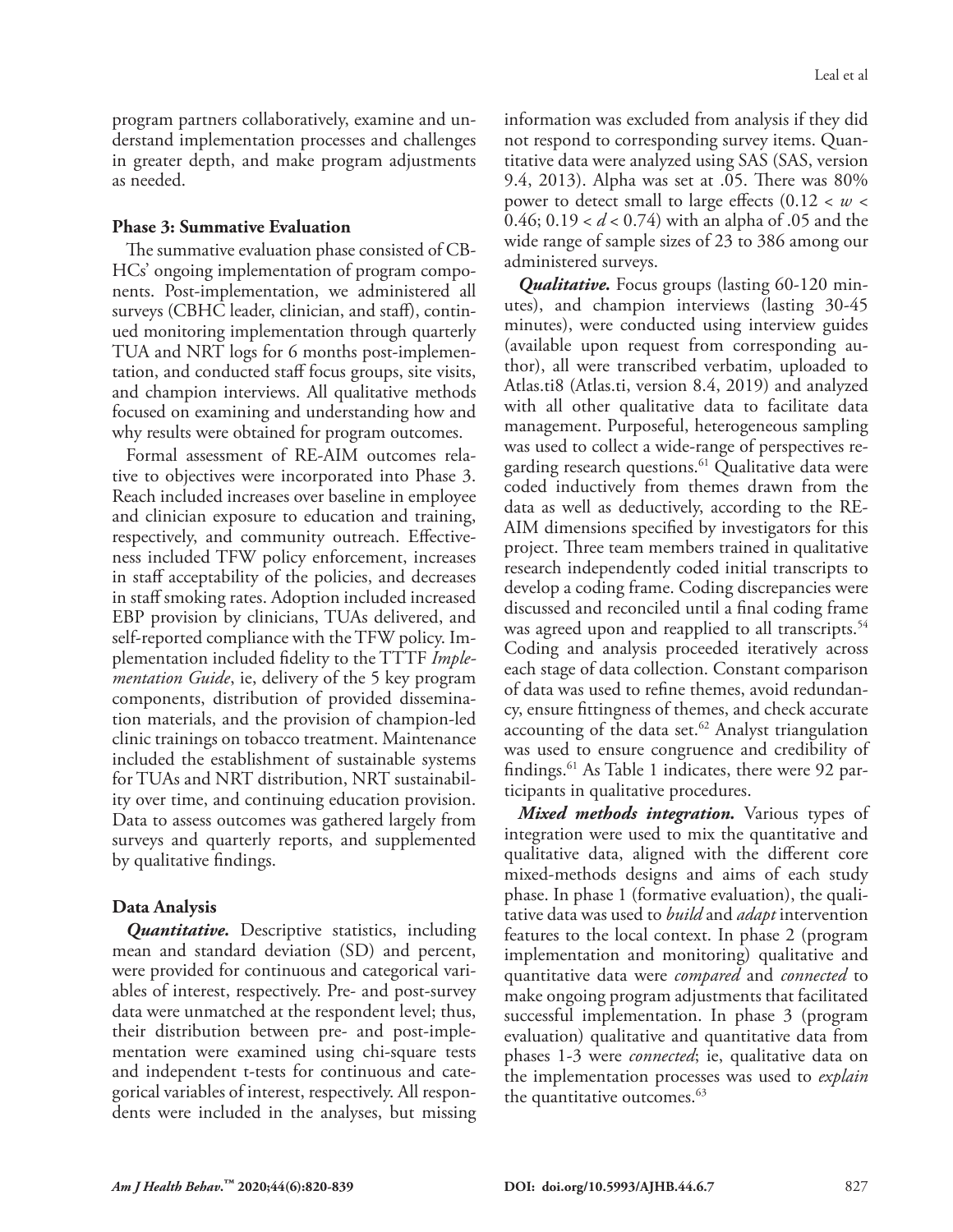## **RESULTS**

#### **Phase 1**

Scores on the ORIC subscales for both CBHCs showed a high degree of readiness to implement change, while CBHC leader  $(N = 23)$  and clinician (N =198) survey results indicated high commitment and need for change (Table 2). Staff survey results ( $N = 386$ ) indicated a 9.82% pre-implementation smoking rate.

 Qualitative findings were used to adapt the program to individual centers through development of: (1) program materials, ie, posters representing center clients regarding age (young people/teens), special populations (smokeless tobacco-users, pregnant women); ethnicity and language (eg, Vietnamese); and (2) additional resources tailored to special populations (eg, pregnant women, women with infants and young children). Materials included educational brochures providing guidance and specific recommendations on EBPs for treating tobacco dependence within these specialized subpopulations. These intervention adaptations enhanced the delivery, reach, and implementation of TTTF.

Qualitative analysis of 2 staff focus groups with 23 participants, 4 site visits, and 6 champion interviews showed most CBHC staff were onboard with becoming tobacco-free; however, some, particularly smokers, were apprehensive regarding program implementation, suggesting that staff apprehension was primary and greater than that of clients:

*"I anticipate a struggle with staff here who may be struggling with the new policy and then conveying that to consumers. 'You can do this [stop smoking] when I'm not sure I can do this'…I think the staff is going to be harder…I think our clients will follow what our staff does, for the most part, if we set a good example."* 

(Program director, smoker, CBHC2)

Other concerns regarding program implementation included perceived violation of staff and clients' rights to smoke, and staff's expectations that client resistance would manifest as violent behavior, as well as attrition, due to becoming tobacco-free:

*"Our staff's concern would be behaviors from our consumers that we're going to try to prevent smok-* *ing. They're going to act out and then they're going to hurt us."*  (Nursing director, CBHC1)

However, generally, staff expressed confidence that once implementation had started, staff and clients would accept the program:

*"They'll bicker about it first, but then everyone'll get on board."*  (Clinician, CBHC2)

#### **Phase 2**

TUA and NRT quarterly logs  $(N = 12)$  indicated implementation of each of these program initiatives. Both CBHCs were dispensing NRT to clients at about the same rates, ~4 boxes of patches monthly. Staff at CBHC2 used 2 packages of gum and one box of patches quarterly; no staff at CBHC1 requested NRT. CBHC2 monthly logs show a slight decline in TUAs conducted during implementation (September: 812; October: 585; November: 483); however, CBHC1 saw a 26.42% decline (September: 1200; October: 1690; November: 883) in TUAs conducted following initial implementation. Qualitative findings revealed CBHC1 physicians were conducting TUAs and were protesting that time constraints kept them from completing these assessments. At CBHC2, clinicians conducted TUAs which did not decrease considerably over time. Thus, comparing and connecting quantitative and qualitative results explained how this program delivery decision at CBHC1 hindered implementation of TUAs. *"The prescribers do them* [TUAs]…*the issue we've had is doctors not having the time of really being able to go over them in depth."* (Clinician, CBHC1). Once CBHC1 shifted TUA administration to non-physician clinicians, numbers increased (December: 1446; January: 1764; February: 1615).

Two focus groups with staff (20 participants), one with 5 clients (only CBHC1 granted us permission to interview clients), 4 site visits and 6 champion interviews revealed limitations to program delivery and implementation by CBHC. At CBHC1, clients and clinicians reported a need to tailor educational materials, which TTTF staff complied with, to fit clients' advanced readiness to change,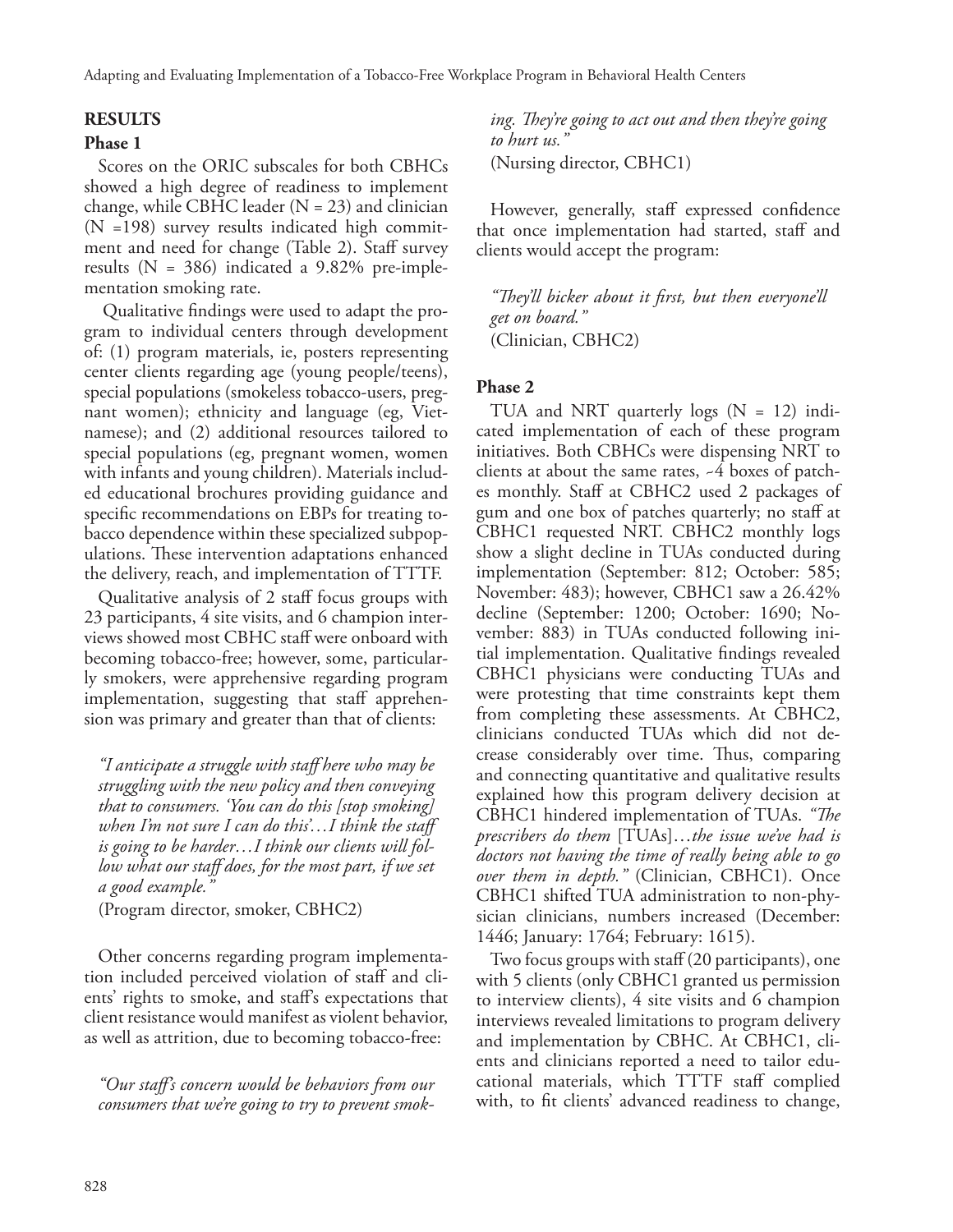| <b>Measure</b>                                                                        | <b>Results</b>                                                                                                                                                                                                                                                                                                                                                                                                  |
|---------------------------------------------------------------------------------------|-----------------------------------------------------------------------------------------------------------------------------------------------------------------------------------------------------------------------------------------------------------------------------------------------------------------------------------------------------------------------------------------------------------------|
| <b>Organizational Readiness to Implement Change</b><br>(ORIC) (5 subscales and total) | scale of $1$ ( <i>disagree</i> ) – $5$ ( <i>agree</i> ), higher scores indicate greater<br>commitment to change                                                                                                                                                                                                                                                                                                 |
| ORIC Commitment (to implement change)                                                 | Mean = $4.0$ (SD = 0.78)                                                                                                                                                                                                                                                                                                                                                                                        |
| ORIC Valence (of change)<br>$\bullet$                                                 | Mean = $4.6$ (SD = 0.53)                                                                                                                                                                                                                                                                                                                                                                                        |
| ORIC Efficacy (toward change)<br>$\bullet$                                            | Mean = $4.0$ (SD = 0.86)                                                                                                                                                                                                                                                                                                                                                                                        |
| ORIC Knowledge (of requirements for change)<br>$\bullet$                              | Mean = $3.5$ (SD = 1.16)                                                                                                                                                                                                                                                                                                                                                                                        |
| ORIC Resources (needed to implement change)<br>$\bullet$                              | Mean = $3.7$ (SD = 0.94)                                                                                                                                                                                                                                                                                                                                                                                        |
| <b>ORIC</b> Total<br>$\bullet$                                                        | Mean = $4.0$ (SD = 0.73)                                                                                                                                                                                                                                                                                                                                                                                        |
| <b>CBHC</b> leader survey                                                             |                                                                                                                                                                                                                                                                                                                                                                                                                 |
| Existing TFW policy                                                                   | 1 clinic (4.35%) had a TFW policy that included e-cigarettes;<br>$\bullet$<br>4 clinics (17.39%) regularly conducted and noted TUAs<br>$\bullet$<br>within clinical records;<br>1 clinic (4.35%) routinely provided tobacco cessation ser-<br>$\bullet$<br>vices for clients wanting to quit;<br>14 clinics (61%) had no existing TFW policy and did not<br>$\bullet$<br>provide TUAs or any cessation services |
| Commitment to TFW policy at baseline                                                  | 90% of staff (40% agree, 50% somewhat agree) were com-<br>٠<br>mitted to implementing this policy change                                                                                                                                                                                                                                                                                                        |
| <b>Clinician survey</b>                                                               | Only 25% of clinicians were providing TUAs pre-implemen-<br>$\bullet$<br>tation                                                                                                                                                                                                                                                                                                                                 |

**use assessments.**

and challenges of not offering after-hours smoking cessation groups. Implementation at CBHC2 was hindered initially by not distributing NRT to staff along with clients, which was soon corrected. Furthermore, CBHC2 did not offer any smoking cessation groups. Results from the qualitative and quantitative data collection during implementation were connected to build and adjust program strategies and materials, address implementation challenges and understand processes to further enhance program implementation and sustainability.

#### **Phase 3**

Table 3 details post-implementation surveys results (CBHC leader, N = 23; clinician, N = 188; and staff,  $N = 324$ , evaluating program implementation over baseline according to how each RE-AIM dimension was measured within this

study, and qualitative and mixed methods findings on each dimension. Analysis of qualitative data (4 site visits, 6 champion interviews, and 2 staff focus groups with 18 participants) produced 5 themes guided by the RE-AIM framework (Table 4).

*Reach.* There was a significant increase in the percentage of clinicians trained in evidence-based tobacco cessation interventions and staff educated on tobacco use hazards from pre-to post-implementation. Likewise, there was an increase over baseline (= 0) in community outreach via CBHC and TTTF-initiated educational professional presentations, community health fairs, and tracking of respective social media and website visits (Table 3). Qualitatively, the tobacco training was valued by clinicians as vital to treating tobacco dependence and increasing buy-in, and by employees as essential to implementing policy change. Staff also reported community support of tobacco-free envi-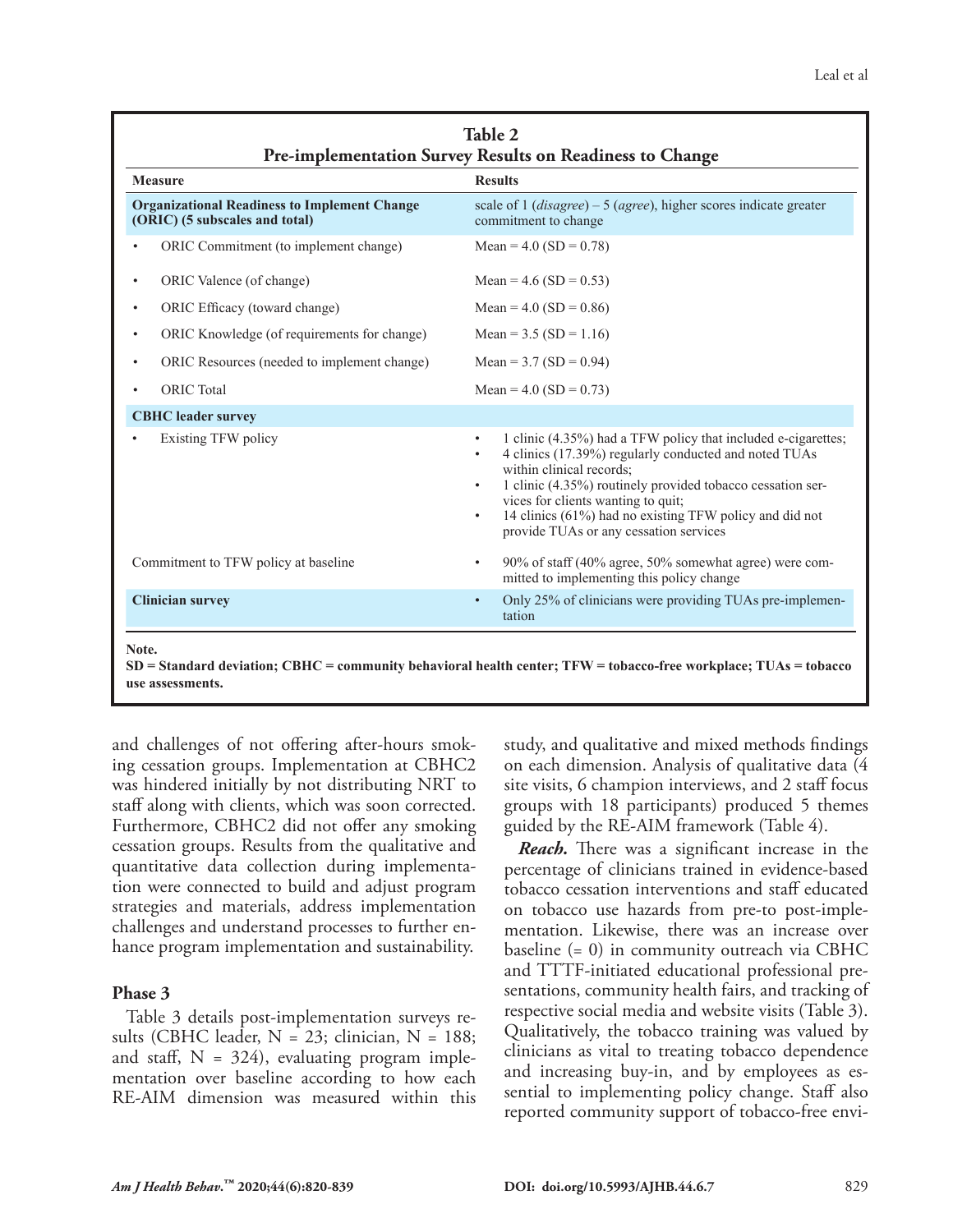| Table 3<br>Comparing Quantitative, Qualitative and Mixed Methods Results on RE-AIM Dimensions                                                                                                                                                                                                                           |                                                                                                                                                                                                                                                                                                                                                                                                                                                                                                                                                                                                                                                          |                                                                                                                                                                                                                                                                |                                                                                                                                                                                                                                                                                                                                                                                                                                    |
|-------------------------------------------------------------------------------------------------------------------------------------------------------------------------------------------------------------------------------------------------------------------------------------------------------------------------|----------------------------------------------------------------------------------------------------------------------------------------------------------------------------------------------------------------------------------------------------------------------------------------------------------------------------------------------------------------------------------------------------------------------------------------------------------------------------------------------------------------------------------------------------------------------------------------------------------------------------------------------------------|----------------------------------------------------------------------------------------------------------------------------------------------------------------------------------------------------------------------------------------------------------------|------------------------------------------------------------------------------------------------------------------------------------------------------------------------------------------------------------------------------------------------------------------------------------------------------------------------------------------------------------------------------------------------------------------------------------|
| <b>RE-AIM</b> dimension                                                                                                                                                                                                                                                                                                 | <b>Quantitative Results</b>                                                                                                                                                                                                                                                                                                                                                                                                                                                                                                                                                                                                                              | <b>Qualitative Findings: Themes</b>                                                                                                                                                                                                                            | <b>Connecting Qualitative and</b><br><b>Quantitative Findings</b>                                                                                                                                                                                                                                                                                                                                                                  |
| Reach-measured via increases<br>over baseline in:<br>(1) percentage of clinicians trained<br>in tobacco interventions<br>(2) percentage of employees trained<br>in basic tobacco education<br>(3) number of community educa-<br>tion/outreach events and people<br>reached                                              | Significant increases over baseline:<br>$(1)$ Clinicians: 9% trained on assessing client<br>tobacco use (pre) to $80\%$ (post); $7\%$ on<br>pharmacotherapy use (pre) to 65% (post);<br>10% on nicotine effects on psychiatric meds<br>(pre) to $63\%$ (post); 7% on use of behavioral<br>therapies to treat tobacco (pre) to $65\%$ (post),<br>11% on hazards of smoking for BHCs to 84%<br>(post); all $ps < 0.01$<br>(2) Employees: $34.6\%$ trained (pre) to $88.2\%$<br>trained (post); $(x^2 = 195.77, df = 1, p < .01)$<br>(3) Community: 973 professionals, and 85,754<br>people reached (health fairs, social media,<br>website as of May 2018) | Factors related to Reach -<br><b>Categories:</b><br>(1) Clinician and employee views<br>on tobacco training (sup-<br>ported implementation)<br>(2) Community attitudes towards<br>TFW programs (supported<br>implementation)                                   | <b>Qualitative findings support</b><br>quantitative results:<br>(1) Illustrating how clinicians and<br>employees valued the tobacco<br>training as essential to imple-<br>menting change<br>(2) Indicating acceptability of<br>TFW within the greater<br>community                                                                                                                                                                 |
| Effectiveness-assessed via in-<br>creases over baseline in:<br>(1) establishment of enforced and<br>comprehensive TFW policies in<br>both CBHCs<br>(2) increases in the self-reported<br>acceptability of TFW programs<br>(3) significant decreases over<br>baseline in the proportion of<br>CBHCs' staff smoking rates | Significant changes over baseline:<br>(1) Both CBHCs successfully established a 100%<br>TFW policy; pre-implementation only 4.17%<br>of center leaders reported CBHC enforced a<br>TFW policy offering quitting tobacco services<br>to clients<br>(2) No significant changes in TFW program<br>acceptability were seen pre/post; staff<br>confidence to sustain program (95.24%)<br>motivation (80.00%), and determination<br>(85.71%) were high pre-implementation<br>$(3)$ No significant decreases, 9.82% (pre) to<br>10.19% (post) in staff smoking rate $(x^2 = 6.79)$ ,<br>$df = 3$ , $p = .079$                                                   | <b>Factors related to Effective-</b><br>ness-Categories:<br>(1) Questioning or supporting<br>myths about TFW policy<br>(2) Staff attitudes on TFW<br>programs (supported or<br>barred implementation)<br>(3) Staff experiences of quitting<br>(varied by CBHC) | <b>CBHC</b> qualitative findings dif-<br>fered from quantitative:<br>(1) CBHC2 enforced policy<br>consistently, no staff or<br>client policy violations<br>reported; CBHC1 policy<br>inconsistently enforced due<br>to fear of client violence<br>(2) CBHC2 overcame TFW<br>program misconceptions,<br>CBHC1 did not<br>$(3)$ CBHC2: 1 staff quit, 2<br>reduced smoking due to<br>TTTF; CBHC1: no staff<br>reduced smoking or quit |
| <b>Adoption-assessed via significant</b><br>increases over baseline in:<br>(1) the proportion of clinicians<br>providing EBPs<br>(2) the number of TUAs conducted<br>during and post-implementation<br>(3) self-reported compliance with<br>TFW policy consistent practices                                             | Significant increases post-implementation over<br>baseline:<br>(1) Clinician EBPs provision ( $x^2 = 22.7$ , df = 1,<br>$p < .01$ ); specifically, behavioral counseling<br>$(x^2 = 6.69, df = 1, p = .010)$ ; NRT $(x^2 = 31.98,$<br>$df = 1$ , $p < .01$ ); but not for non-nicotine<br>medications provision ( $x^2$ = 2.87, df = 1,<br>$p = .090$<br>$(2)$ TUAs rose from 0 (pre) to 13,659 (post)<br>$(12,377$ unduplicated)<br>(3) TFW policy compliance by 92% staff                                                                                                                                                                              | <b>Factors related to Adoption-</b><br><b>Categories:</b><br>(1) Contextual factors impacting<br>uptake (staff attitudes as<br>barriers or enablers)<br>(2) Practices compliant with<br>TFW policy<br>(3) Staff views of tobacco<br>cessation interventions    | <b>Qualitative findings applied</b><br>to facilitate and adapt TTTF<br>uptake:<br>(1) Identified implementation<br>barriers and facilitators<br>(2) Noted practicing of novel<br>strategies to reduce client<br>tobacco use<br>(3) Adjusted delivery of initia-<br>tives during active implemen-<br>tation phase                                                                                                                   |
| Implementation-assessed via self-<br>reported program fidelity in:<br>(1) number of passive dissemina-<br>tion materials distributed<br>(2) number of champion-led<br>trainings<br>(3) self-reported consistency with<br><b>Implementation Guide</b><br>components - the 5 key<br>program components                    | Post-implementation:<br>(1) Passive dissemination materials were distrib-<br>uted as intended (675 posters, 2650 rack cards)<br>(2) There were no champion-led trainings held<br>at the clinics (though there was training, led<br>by other staff)<br>(3) Both champions reported high fidelity to the<br>Implementation Guide components, which<br>was defined as following 86%-100% suggested<br>implementation steps                                                                                                                                                                                                                                  | <b>Factors related to Implementa-</b><br>tion-Categories:<br>(1) Tailoring materials/strategies<br>(2) Champion initiative<br>(3) Program fidelity (inconsistent<br>policy enforcement by<br>CBHC)                                                             | Qualitative findings used to fit<br><b>TTTF</b> to CBHC and note areas<br>needing improvement:<br>(1) Development of various site-<br>specific program materials<br>and strategies<br>(2) Champions effectively lead<br>implementation, but neither<br>initiated center trainings<br>(3) Variations in policy enforce-<br>ment by CBHC                                                                                             |
| Maintenance-establishing systems<br>within CBHCs to:<br>(1) monitor and document TUA<br>provision<br>(2) obtain and distribute NRT to<br>clients and staff<br>(3) incorporate tobacco education<br>into the new staff orientations<br>and annual trainings<br>Note.                                                     | <b>Systems established within CBHCs:</b><br>$(1)$ TUA monitoring system in place: 13,659<br>TUAs delivered, 12,377 unduplicated<br>(2) NRT distribution system in place (CBHC<br>purchased 89.5 boxes of patches, 10 boxes of<br>gum, 41 boxes of lozenges that were distrib-<br>uted to clients and staff)<br>(3) Trainings in place: 48% of clinic leaders<br>reported implementing tobacco-free training<br>into new staff orientation and 26% into annual<br>training requirements                                                                                                                                                                   | <b>Factors related to Maintenance</b><br>- Categories:<br>(1) Functional delivery systems<br>(2) Attitudes towards sustaining<br>program initiatives<br>(3) Integration into organiza-<br>tional culture                                                       | <b>Oualitative findings were used</b><br>to improve delivery and assess<br>sustainability:<br>(1) Delivery of TUAs was<br>modified in CBHC1<br>(2) Clinicians valued TUAs<br>and NRT as effective quit<br>tools; CBHC2 spread NRT<br>delivery to staff also<br>(3) TTTF integration into center<br>varied by CBHC                                                                                                                  |

p = p-value; x<sup>2</sup> = chi-square; TTTF = Taking Texas Tobacco-Free; TFW = tobacco-free workplace; CBHC = community behavioral health center; BHCs = **behavioral health clients; EBPs = evidence-based practices; NRT = nicotine replacement therapy; TUAs = tobacco use assessments. Staff = clinicians, managers and general employees.**

ronments, which facilitated TFW program implementation at CBHCs.

*Effectiveness.* Quantitative results indicated full implementation of TFW policies in both participat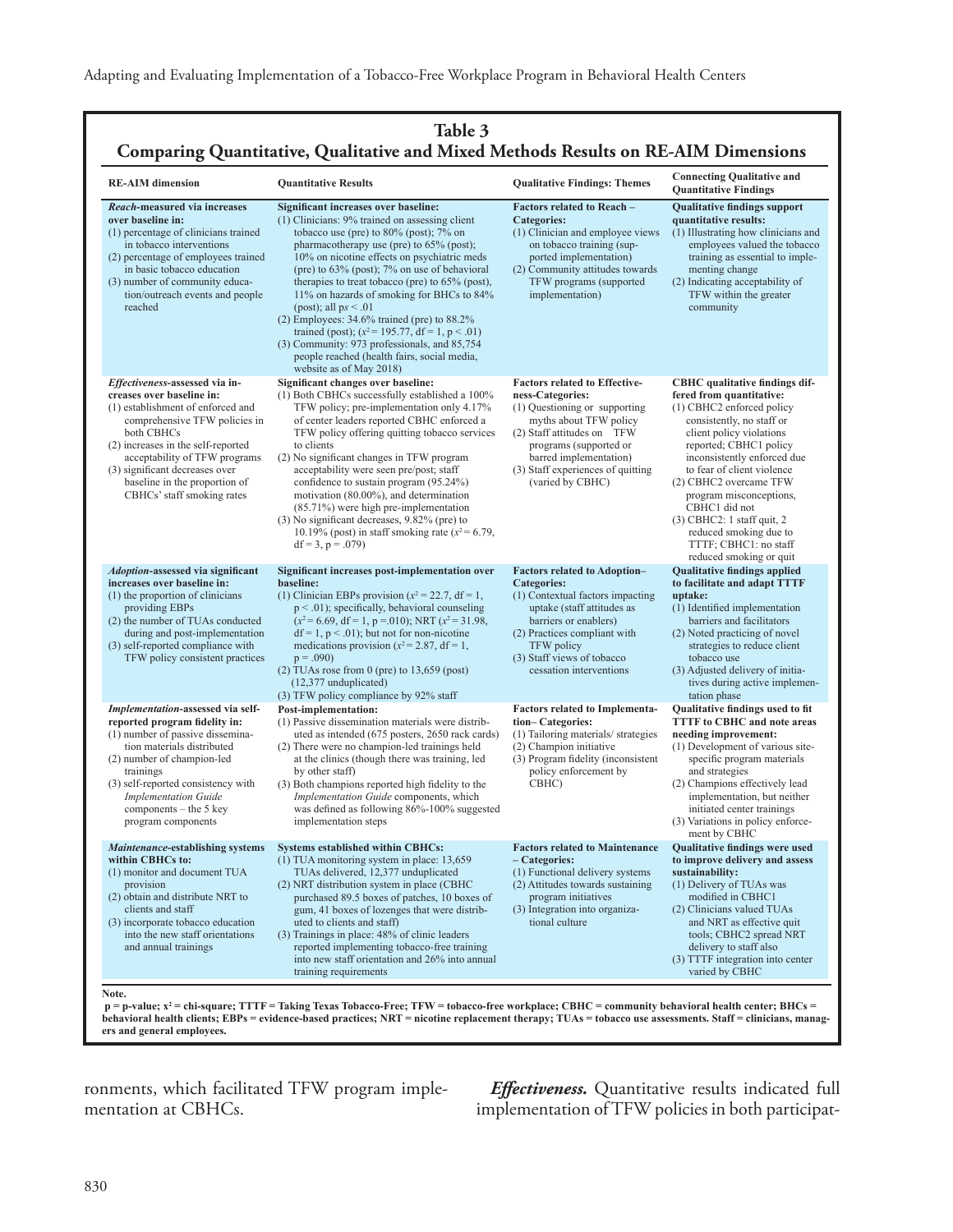ing CBHCs – at baseline neither CBHC had an existing TFW policy – leading them to become 100% TFWs, protecting thousands of staff, clients and visitors from second-hand smoke. Although participating CBHCs established TFW policies, staff focus group participants reported policy enforcement variations between the 2 CBHCs. Championed by their CEO, CBHC2 enforced the policy with clients and reported no violations among staff. During focus groups, CBHC1 staff repeatedly reported not enforcing the policy among clients due to fear of provoking violent behavior. Neither CBHC reported increases in client violent behavior, post-implementation. It is notable that these qualitative findings conflict with post-implementation survey data indicating adoption and *enforcement* of 100% TFW policies in both CBHCs. Additionally, through enforcing their TFW policy and program, CBHC2 staff reported policy integration into their workplace culture. CBHC1 staff reported that they should not be burdened with policy enforcement, signaling their reticence to accept and adopt the program fully. These findings were more in line with quantitative results indicating a failure to achieve increases in self-reported acceptability of TFW programs among employees as Table 3 details, though acceptability was generally high at preimplementation. Likewise, no significant decreases were seen in employee smoking rates (9.82% pre to 10.19% post;  $x^2 = 6.79$ , df = 3, p = .079). No staff reported quitting smoking at CBHC1. At CBHC2, one staff member reported quitting smoking because of TFW policy implementation during a focus group, and 2 others reported cutting down on smoking. However, it may be notable that staff quit attempts doubled from 4.89 pre-implementation to 10.42 post-implementation (t =  $-11.38$ ; p = .18).

*Adoption.* Increases in TUAs conducted and EBPs provided over baseline were achieved in most areas with the exception of provision of non-nicotine medications for cessation to clients (Table 3). At baseline, neither CBHC provided any tobacco cessation services or resources. By the post-implementation assessment, 13,659 (12,377 unduplicated) TUAs had been conducted. Additionally, diverse CBHC-purchased NRT products (140.5 boxes) were distributed to clients and staff, indicating people were making quit attempts. Moreover, self-reported TFW compliance was high among staff, at 92%. Qualitatively, staff attitudes towards enforcing the TFW policy served as both an implementation barrier and a facilitator. At CBHC1, staff apprehensions served as a barrier to full program implementation, and at CBHC2, staff program support facilitated becoming tobacco-free. Clinicians at both CBHCs were enthusiastic about providing novel EBPs for tobacco cessation to clients and reported their effectiveness in helping clients manage smoking. Likewise, clients reported the effectiveness of smoking cessation groups in quitting smoking:

*"And I've got these mints [NRT] which, you know, they really, really work…But without the group support, I wouldn't have been able to do it."*  (Sandy, Client, CBHC1)

Although not explicitly part of the RE-AIM program goals as we defined them, 2 out of the 3 participants (66.66%) reported quitting smoking within one of the smoking cessation groups at CBHC1. Clinicians of other groups reported that many clients had reduced their smoking significantly. Clinicians reported compliance with implementing TFW policy consistent practices, eg, TUAs; described as a vital step in helping clients in quitting smoking.

*Implementation.* Each CBHC was successful in implementing major TTTF components as intended via self-report of high fidelity to the step-by-step TTTF *Implementation Guide* and the distribution of passive dissemination materials to clients (Table 3). Qualitatively, staff reported the *Implementation Guide* was useful in steering implementation efforts. Unfortunately, program champions reported they had not initiated any internal tobacco cessation trainings.

Regarding implementation requests, clients suggested adjustments to the smoking group curriculum, to reflect individuals in the preparation or action stage of change, $64$  rather than pre-contemplation:

*"It's [curriculum] geared towards smokers who haven't made the decision to stop smoking…but we have already made the decision to quit and that's why we signed up for the group."*  (Rick, Client, CBHC1)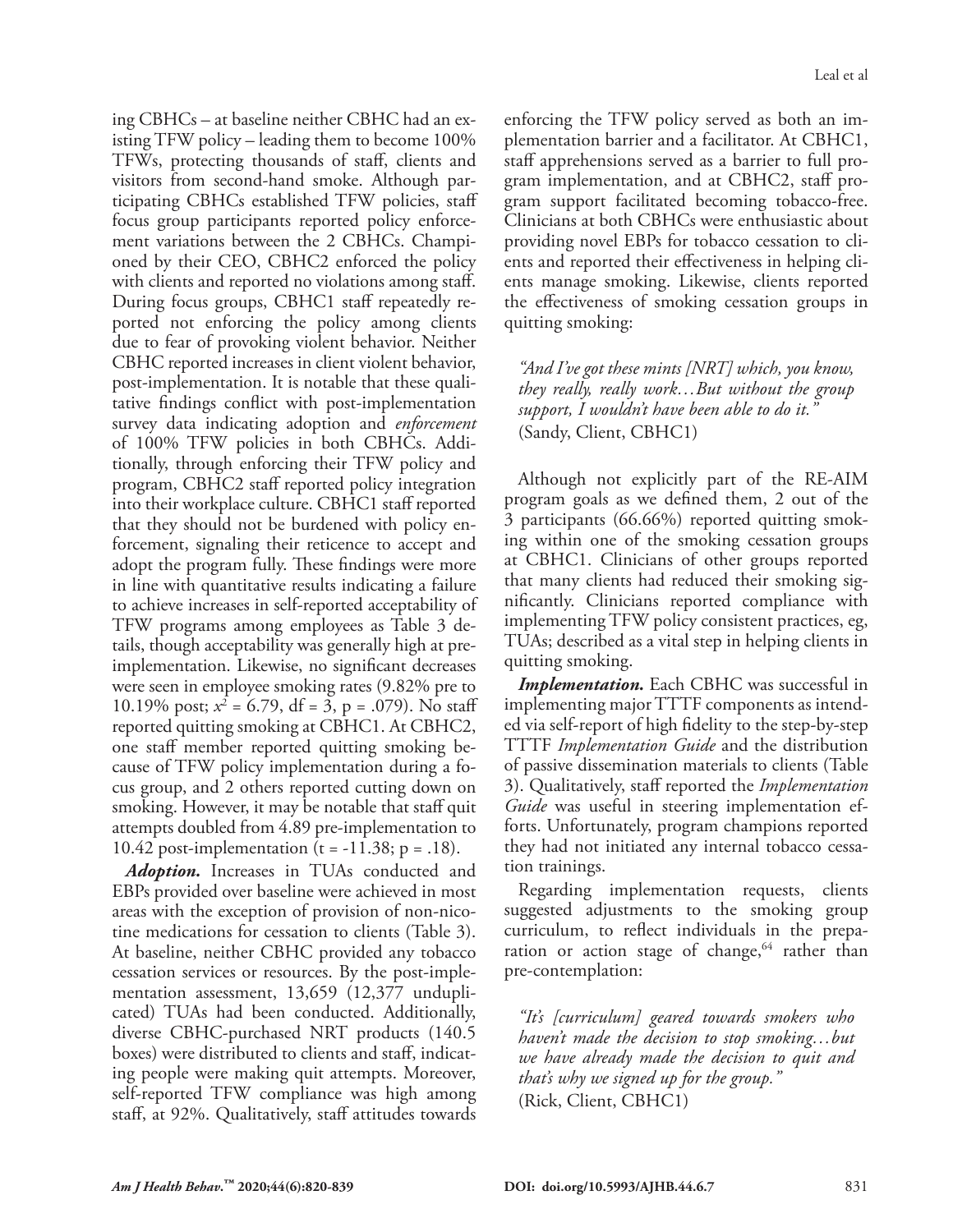## **Table 4 Themes: Factors Related to Program Reach, Effectiveness, Adoption, Implementation and Maintenance**

| Theme and categories                                                                                                                                                                                                                             | Context                                                                                                                                                                                                                              | <b>Participant Quotes</b>                                                                                                                                                                                                                                                                                                                                                                                                                                                                                                                                                                                                                                                                                                                                                                                                                                                                                                                                                                                                                                                                                                                                                                                                                                                                                       |
|--------------------------------------------------------------------------------------------------------------------------------------------------------------------------------------------------------------------------------------------------|--------------------------------------------------------------------------------------------------------------------------------------------------------------------------------------------------------------------------------------|-----------------------------------------------------------------------------------------------------------------------------------------------------------------------------------------------------------------------------------------------------------------------------------------------------------------------------------------------------------------------------------------------------------------------------------------------------------------------------------------------------------------------------------------------------------------------------------------------------------------------------------------------------------------------------------------------------------------------------------------------------------------------------------------------------------------------------------------------------------------------------------------------------------------------------------------------------------------------------------------------------------------------------------------------------------------------------------------------------------------------------------------------------------------------------------------------------------------------------------------------------------------------------------------------------------------|
| <b>Factors related to</b><br>Reach<br>Categories:<br>(1) Staff's views on<br>training<br>(2) Community attitudes<br>towards TFW programs                                                                                                         | Staff's views on tobacco<br>training, and community at-<br>titudes toward tobacco sup-<br>ported TTTF and positively<br>impacted reach                                                                                               | (1) The training we received was fantastic, and getting it to staff prior to the implementation date,<br>$\bullet$<br>it really brings people onboard. When you have your center saying 'We're behind you, we're<br>going to help you, provide you with the tools you need to help you quit smoking I think it really<br>shows the staff as individuals that, 'Okay, these guys really, truly care for me as something other<br>than a warm body working.' (Program Director, CBHC2)<br>(2) My experience of [city] is that it's a very health-conscious community I think there's a<br>$\bullet$<br>cultural shift here towards healthy living. A lot of people are into healthy eating, healthy living, so<br>that makes it easier. (Intervention Director, CBHC1))                                                                                                                                                                                                                                                                                                                                                                                                                                                                                                                                           |
| <b>Factors related to</b><br><b>Effectiveness</b><br>Categories:<br>$(1)$ Questioning or<br>supporting myths/ fears<br>about TFW programs<br>(2) Staff attitudes to-<br>wards TFW program<br>(3) Staff experiences of<br>quitting                | Attitudes re: myths about<br>TFW programs can aid or<br>hinder program adoption<br>Staff acceptance of TTTF<br>facilitated program success<br>TTTF helped staff to quit/<br>manage tobacco                                           | (1) But there were a lot of things people predicted would happen that didn't happen that people<br>$\bullet$<br>would be smoking at respite or in the group homes. Most of the fears that we feared, we had no<br>reason to fear. I mean it went so well. (CEO, CBHC2)<br>(1) That's one of my fears of going to someone who's already having a really bad day and setting<br>$\bullet$<br>them off and having a crisis situation or an aggressive situationI'm not going to risk myself to<br>tell him to stop smoking, personallyI don't know anyone else who does. (Clinician CBHCI)<br>$\bullet$<br>(2) I can't see where there would be any barriers coming forward to sustain it [tobacco-free pro-<br>gram] because everybody has bought into it, because it IS policy. It's part of (CBHC2) now and<br>I believe that everybody has accepted thatThis is <i>our</i> environment for (CBHC2) now. ( <i>Program</i> )<br>Director, CBHC2)<br>$\bullet$<br>(3) Because we're going to a non-smoking campus I thought, I got to quit smoking. If I'm not<br>going to smoke at work when I'm stressed out I might as well just quit. I've got to plan my smoke<br>breaks off campus and go somewhere where I can smoke and that's just too complicated! I don't<br>need to smoke that bad! (Clinician CBHC2) |
| <b>Factors related to</b><br><b>Adoption</b><br>Categories:<br>(1) Contextual factors<br>affecting uptake (facili-<br>tators/barriers)<br>(2) Practices compliant<br>with policy<br>(3) Clinician views<br>of tobacco cessation<br>interventions | Site-specific contextual fac-<br>tors can either hinder or aid<br>program uptake<br>Clinicians reported using<br>novel practices compliant<br>with TFW policy<br>Clinicians reported benefits<br>of using tobacco interven-<br>tions | (1) The facilitator's going to be to a large degree the staff that smoke, I know this is hard but,<br>$\bullet$<br>staff to client – 'I'm going through this too.' So, the facilitator to the largest degree is the staff.<br>(Program Director, smoker, CBHC2)<br>(1) The support staff aren't trained in mental health so they don't say something when they're out<br>$\bullet$<br>there [smoking] and we don't say something. So, even though we want to be smoke free, I don't<br>feel like it's being addressed or enforced. [Barrier] (Clinician CBHC1)<br>(2) Introducing mindfulness and those relaxed breathing skillsthey really appreciated that and<br>$\bullet$<br>delaying the first cigarette too. A client told me, 'If I can delay that first one, just for one hour I'm<br>not going to smoke, and then OK, just for another hour, I'm not going to smoke, then I can get to<br>lunch [smoke-free].' (Clinician CBHC1)<br>(3) I think the best thing we've done so far is implementing the [tobacco] assessment We're<br>$\bullet$<br>asking the question now. It's not just 'Are you smoking?' It's 'Do you want to quit?' We're also<br>giving them the opportunity and providing that assistance to quit if they request it. ( <i>Program</i><br>Manager, CBHC2)                          |
| <b>Factors related to</b><br>Implementation<br>Categories:<br>(1) Tailoring material/<br>strategies<br>(2) Champion-initiated<br>trainings<br>(3) Program fidelity<br>(consistent with Imple-<br>mentation Guide and<br>website)                 | Staff tailored program<br>materials<br>Champion's work load, and<br>confidence limited TTTF<br>implementation<br>Staff reported implement-<br>ing key components, using<br>website                                                   | (1) My clients, I go to their homes because they're 0 through 3 [years old]. If there is a pamphlet<br>that we could give parents about it [smoking]  because the client is the baby who's in danger.<br>So, we need to offer assistance to the parents who are putting the baby in that environment. (Early<br>childhood intervention specialist, CBHC2)<br>(1) [Clients] were really interested in how addiction affects the brain what was most impactful<br>$\bullet$<br>to them was connecting with each other, having the common ground of being able to support each<br>other. (Clinician CBHC1)<br>(2) I don't feel prepared to lead staff trainingsand don't really have the time to set them up and<br>$\bullet$<br>keep them going. (Champion, CBHC2)<br>(3) There was some withdrawal symptoms on the website that were really useful to give clients<br>to take with themthere's a column for withdrawal symptoms and then another for coping skills.<br>So, you're going to be angry, you're going to be irritable and here are some skills that you can use<br>for those. Clinician CBHC1)                                                                                                                                                                                                       |
| <b>Factors related to</b><br>Maintenance<br>Categories:<br>(1) Functional delivery<br>systems<br>(2) Attitudes towards<br>sustaining program<br>initiatives<br>(3) Integration into<br>organizational culture                                    | Enabling uptake via adjust-<br>ments to key initiatives<br>delivery<br>While aware of<br>challenges to sustaining<br>TFW program, staff valued<br>initiatives<br>To varying degrees, changes<br>occurred in CBHC culture             | (1) The prescribers do them [TUAs]. Every time [clients] see a prescriber, they do an assessment<br>$\bullet$<br>with themthe issue we've had is the doctors, and not having the time of really being able to go<br>over it more in depth. (Clinician CBHC1)<br>(2) The only thing I can foresee from a management point is just as we continue to grow and<br>$\bullet$<br>change we're going to have to be mindful not to forget and let it [TTTF] drop. So, I think we'll<br>have to be continuously proactive on how we're going to keep this awareness fresh and keep<br>these services available. (CBHC1)<br>(2) When you're interacting with a patient, instead of just saying 'Do you smoke? Yes, no, how<br>$\bullet$<br>much?' You go on to say: 'Do you want some assistance quitting?' And we weren't doing that. We<br>were just 'Do you smoke?' Check, checkAnd so we never knew whether they wanted help to<br>quit or notYou got to take it to the next stepthat is so important. (CEO, CBHC2)<br>$\bullet$<br>(3) It's a change in the culture and that's the whole point of the program is to change the culture<br>and how we see things and what the new normal is. Smoking has been the normal and this pro-<br>cess is changing all of that. ( <i>Program Manager</i> , <i>CBHC2</i> )    |

**TTTF = Taking Texas Tobacco-Free; TFW = tobacco-free workplace; CBHC = community behavioral health center; TUAs = tobacco use assessments.**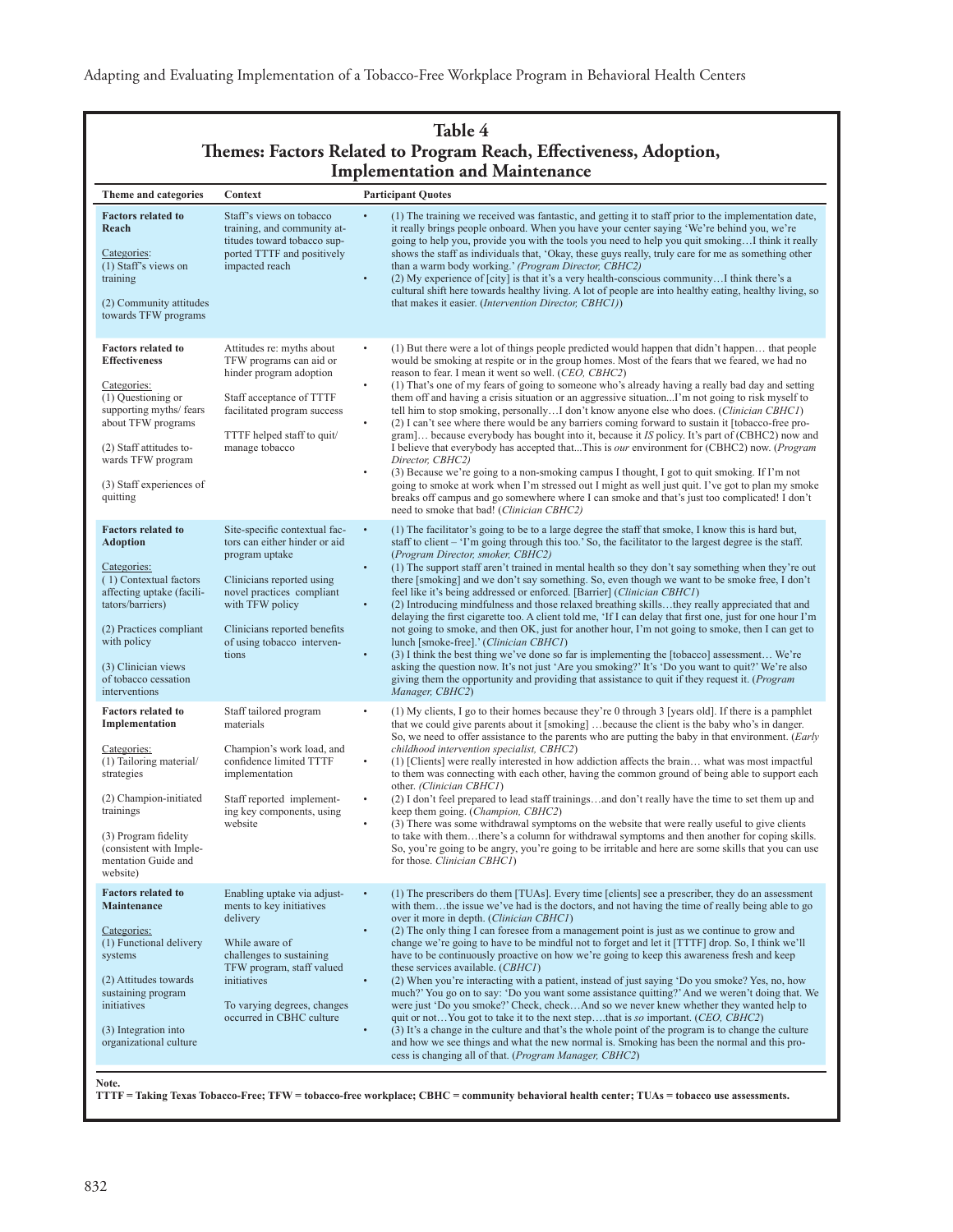## **Table 5 Benefits of Applying Mixed Methods to Adapt and Evaluate Program Implementation**

| <b>Phase 1: Pre-implementation:</b><br><b>Implementation Strategies:</b><br>Translational formative evaluation<br>process<br>Preparing organization for implementa-<br>$\bullet$<br>tion (facilitated by TTTF team's ongoing<br>provision of guidance and practical<br>advice) via:<br>o Educating employees and training<br>clinicians in EBPs in treating tobacco<br>dependence<br>o Designation and specialized training<br>of program champions to steer imple-<br>mentation<br>o Developing and establishing TFW<br>policy | Formative evaluation and training of staff successfully prepared CBHCs<br>$\bullet$<br>to become tobacco-free and shape program strategies/materials to their<br>needs<br>$\bullet$<br>Qualitative methods involved key stakeholders in developing program<br>materials tailored to their needs and special populations (eg, Vietnam-<br>ese, pregnant women), enhancing program buy-in, delivery, reach, and<br>facilitating uptake<br>Quantitative data informed selection of diverse focus group sample<br>$\bullet$<br>Quantitative results support the effectiveness - and qualitative the value<br>$\bullet$<br>- of trainings as key to overcoming barriers/biases and implementing<br>change<br>Periodic interviews with program champions facilitated TFW policy and<br>$\bullet$<br>program implementation |
|---------------------------------------------------------------------------------------------------------------------------------------------------------------------------------------------------------------------------------------------------------------------------------------------------------------------------------------------------------------------------------------------------------------------------------------------------------------------------------------------------------------------------------|----------------------------------------------------------------------------------------------------------------------------------------------------------------------------------------------------------------------------------------------------------------------------------------------------------------------------------------------------------------------------------------------------------------------------------------------------------------------------------------------------------------------------------------------------------------------------------------------------------------------------------------------------------------------------------------------------------------------------------------------------------------------------------------------------------------------|
| <b>Phase 2: Program Implementation:</b><br><b>Implementation Strategies:</b><br>Monitor, adapt, and implement EBPs<br>Implementation/integration of EBPs into<br>$\bullet$<br>routine practice and data collection to<br>monitor their use<br>Additional specialized tobacco treatment<br>٠<br>trainings                                                                                                                                                                                                                        | Monitoring and adjusting program strategies enhanced program imple-<br>$\bullet$<br>mentation<br>Comparing monthly logs of numbers of TUAs conducted with staff focus<br>$\bullet$<br>groups identified a barrier to CBHC1 TUA delivery. Adjustment resulted<br>in increases in the conducting of this key component<br>Findings from client focus groups were used to adapt group smoking cur-<br>$\bullet$<br>riculum to clients' needs and stage of change<br>Via staff focus groups, NRT was extended to staff as well as clients<br>$\bullet$<br>Facilitators/barriers: Client and staff focus groups findings identified<br>$\bullet$<br>the value of providing smoking cessation groups (66% of attendees quit<br>smoking), and the barriers to doing so (after-hours scheduling)                             |
| <b>Phase 3: Post-implementation:</b><br><b>Implementation Strategies:</b><br>Identifying and establishing systems for<br>$\bullet$<br>sustainability<br>Enhancing program implementation via<br>$\bullet$<br>data-driven improvements                                                                                                                                                                                                                                                                                           | Qualitative data identified facilitators/barriers to establishing sustainabil-<br>$\bullet$<br>ity<br>(1) conducting TUAs; (2) CBHC variation in TFW policy enforce-<br>$\bullet$<br>ment due to staff attitudes and organizational leadership; (3) explained<br>discrepancy between quantitative and qualitative results on TFW policy<br>enforcement<br>Identified champions' need for extra training to lead and incorporate<br>$\bullet$<br>tobacco education into new staff orientations and annual trainings<br>Identified factors facilitating integration into organizational culture (ie,<br>$\bullet$<br>differential staff buy-in, lack or support of CBHC leadership)                                                                                                                                    |

**tobacco use assessments, NRT = nicotine replacement therapy; TTTF = Taking Texas Tobacco-Free.**

Clients also requested more group, rather than individual, smoking cessation materials and information on the neurobiology of nicotine addiction. We added these resources to the project website to address requests and improve implementation.

*Maintenance.* Systems for monitoring and documenting TUA provision and NRT distribution were established, and modified where needed, to operate efficiently within each CBHC, meeting TTTF maintenance objectives (Table 3). NRT was obtained past the active implementation period, with more than 140 boxes distributed to staff and clients during TTTF's monitoring period. Additionally, about half of the 17 participating clinics provided tobacco education for new staff, and a quarter did so within annual trainings.

Qualitative data indicate staff's general attitudes towards ongoing program maintenance between the 2 CBHCs varied. At CBHC1, the tobacco-free program was seen as having been implemented and forgotten about; rather than integrated into center culture. At CBHC2, staff reported integrating the program and program maintenance into the center to become part of organizational culture. Both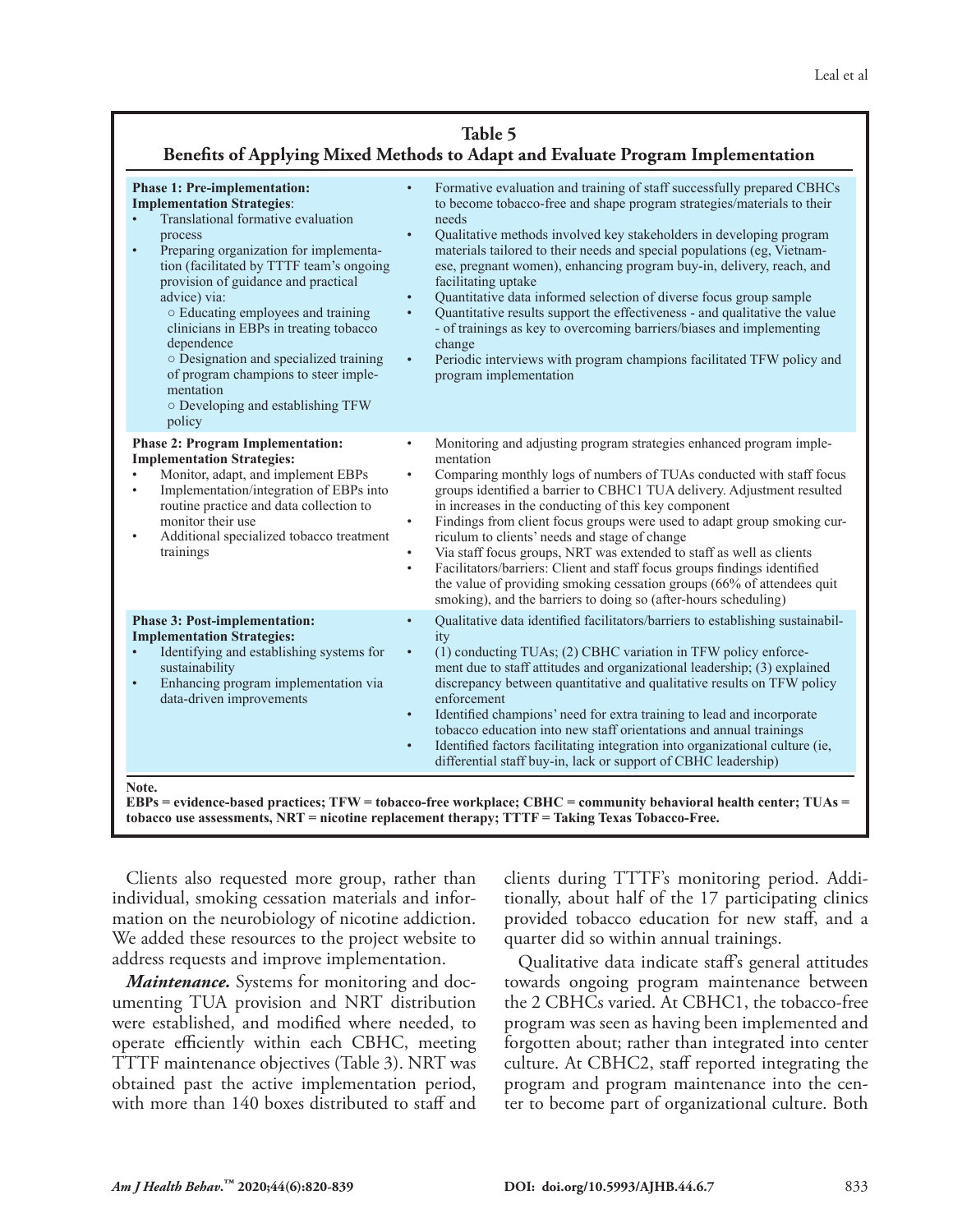CBHCs valued NRT as essential to helping their clients manage or quit smoking.

## **Contribution of Mixed Methods across Phases for Evaluation**

Table 5 summarizes the benefits of our mixedmethods approach to adapt, implement, and evaluate TTTF within the targeted CBHCs.

## **Program Weaknesses**

Areas in which program implementation were weak included: (1) lack of significant decrease over baseline in staff tobacco smoking rates; and (2) lack of sustainability initiatives by champions, including ongoing training provision and continued smoking cessation groups. Challenges reported by champions to providing in-house trainings included competing organizational duties and lacking confidence to lead such trainings. It also seems that trainings were being offered by other personnel annually and in new employee trainings, which may have been seen as precluding the need for champions to also do so throughout the year.

## **DISCUSSION**

Our findings demonstrate that whereas implementation of program components varied within and between CBHCs, TTTF's implementation was largely successful. Both CBHCs delivered evidence-based tobacco cessation interventions, integrated TUAs into routine practice, increased exposure to tobacco training among clinicians and employees, and dispensed NRT to clients and staff. Although both CBHCs reported adopting a 100% TFW policy, comparison of quantitative and qualitative data indicate inconsistent policy implementation and *enforcement* between the 2 agencies. While CBHC2 adopted and enforced a 100% TFW policy, qualitative findings from staff focus groups indicated CBHC1 staff inconsistently enforced the policy out of fear of provoking violent behavior from clients. Policy adoption without policy enforcement is limited, and this represents an area of improvement for CBHC1. Likewise, a focus on improving staff quit rates and engaging program champions in the provision of ongoing training will need to be a future focus for both CB-HCs, and should be considered in the implementation of TTTF in similar settings.

As researchers have noted, clinician misconceptions regarding treating tobacco dependence within CBHCs serve as the strongest organizational barrier to successful implementation of tobacco cessation programs.<sup>25-27</sup> In applying the TTTF training on treating tobacco dependence among BHCs, CBHC2 staff overcame their initial misconceptions and fears regarding addressing smoking among their clients to integrate TTTF faithfully into their organization. The overcoming of this fundamental barrier served as a catalyst allowing CBHC2 staff and leadership to incorporate effective clinician training on EBP's to treat tobacco dependence, value tobacco addiction as a serious problem, and establish and enforce tobacco-free policies – thus addressing the most commonly cited implementation barriers to tobacco cessation programs within CBHCs.2,11,21-24 Whereas at CBHC1, staff attitudes and misapprehensions regarding smoking and their BHCs persisted without change, resulting in partial program adoption due to lack of policy enforcement. Although TTTF team members continually attempted to correct these misconceptions by providing research evidence and prior program experience to the contrary, these erroneous beliefs continued unabated among CBHC1 staff. Qualitative data indicate the difference between attitudes at each CBHC towards TFW policy enforcement was largely influenced by program support, or lack thereof, of center leaders. The CEO of CBHC2 actively championed and remained abreast of program implementation, whereas CBHC1 center leadership adopted a hands-off approach, delegating implementation exclusively to managerial staff. Our findings are consistent with various studies citing the critical importance of support and direction from organizational leaders to successful program implementation.<sup>65-67</sup>

Qualitative data from clinicians and clients at CBHC1 indicate greater success in clients quitting smoking than at CBHC2. Differences in client quit rates at each CBHC may likely be attributed to the provision, or lack, of smoking cessation groups; proven effective in helping BHC's to quit as part of comprehensive tobacco-free programs.24,59,60 Although CBHC1 only held one series of smoking cessation groups, clinicians and clients reported that in one group, 2 out of the 3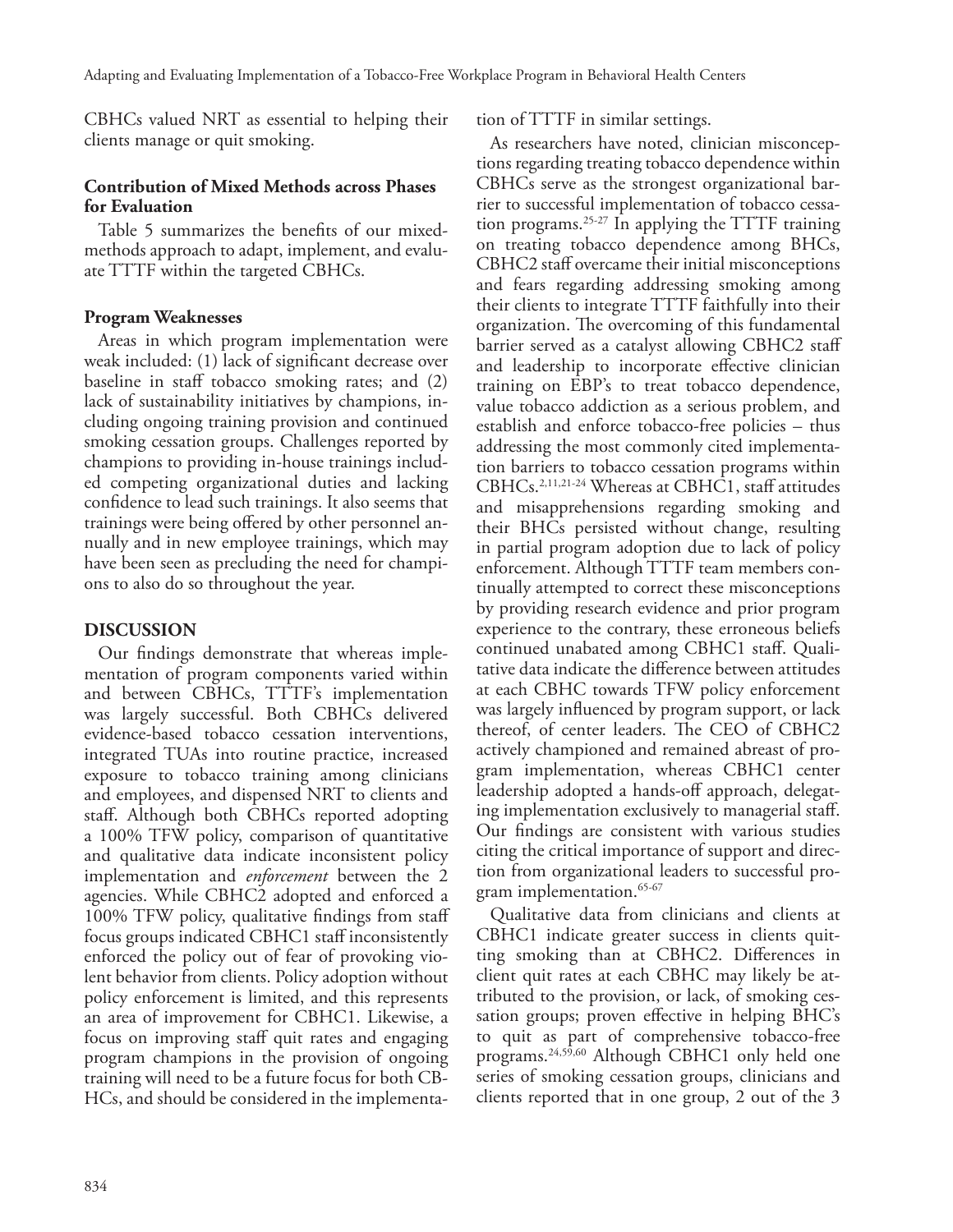group members (66.66%) quit smoking with support from peers and NRT. CBHC2 did not provide any smoking cessation groups. At CBHC1, clinicians were enthusiastic, engaged and supportive in assisting clients in the smoking cessation groups, and clients attributed their success in quitting to this group support. Although clinicians at both CBHCs valued the provision of smoking cessation groups, their main obstacle was organizational, as neither operated in the evening nor offered afterhours services, when clients were available for evening sessions.

Our findings on each of our individual program components is consistent with prior research supporting the effectiveness of TFW policies in reducing tobacco use,<sup>68,69</sup> TUAs in increasing quit attempts, $\rm{^{2}$  EBPs in treating tobacco dependence, $\rm{^{9,70}}$ and increasing cessation services provided by training clinicians on treating tobacco dependence.<sup>23,71</sup> Moreover, as a comprehensive organization-wide TFW program, TTTF's multicomponent model proved effective in addressing the many challenges influencing successful program implementation, $24,29$  and affecting organizational change. Implementation scientists have stressed the importance of differentiating between core *intervention*  components, and core *implementation* components, ie, the core implementation drivers required to implement intervention components, such as coaching or training. $72$ 

Employing a mixed-methods design allowed key program stakeholders to participate collaboratively via qualitative methods to shape core intervention components to their needs, and researchers to understand context-specific implementation facilitators, barriers, and processes at individual CBHCs. Improving systems, organizational and community fit of intervention components enhanced core implementation components and addressed implementation challenges more effectively. Use of mixed methods also facilitated implementation by providing information on which intervention components were successfully adopted (or not), by whom, and why (or why not), expanding our understanding of what core implementation components need further development.

Identified areas of weakness in program implementation on the RE-AIM dimensions included: (1) absence of champion-initiated trainings, ie,

implementation; (2) inability to provide routine smoking cessation groups, ie, adoption; and (3) continuing tobacco education – challenges integrating tobacco education into new staff orientation and training, ie, maintenance. Although these components are on the clinician, systems, and organizational levels, the organization primarily determines them, as ultimately, they are due to prioritization of resources. Following implementation, both CBHC1 and CBHC2 were sent a comprehensive report of their respective implementation process and outcomes, which included concrete recommendations for program improvement and sustainability over time.

Whereas champions' stewardship was vital in overseeing and organizing program implementation and maintenance efforts, neither took the next step to initiate any trainings at their CBHCs. Other studies support the importance of champions in leading successful implementation.73 Champions reported competing duties and demands on their time and uncertainty in their ability to lead such trainings, as the main obstacles to providing in-house trainings. As both program champions reported similar challenges to providing and leading continuing tobacco education efforts, this indicates an area needing improvement in the TTTF program, ie, greater support and resources, such as train-the-trainer courses, to meet this implementation goal to ensure sustainability. A subsequent TTTF project is focused on providing program champions with the additional resources needed to transition from being managers to leaders of organizational change to remedy this gap.

## **Limitations**

Some focus group participants may have had a stake in over-reporting program success. To diminish the potential for social desirability bias in the qualitative data, we intentionally included program sympathizers and detractors to capture a more accurate picture of implementation, inquired about – and encouraged participants to share – negative and positive experiences, and used varied qualitative data collection methods, triangulating across data sources to ensure rigor.<sup>54,74</sup> Given the central role of context to successful implementation and the attention placed on this factor within this study, findings are not necessarily applicable to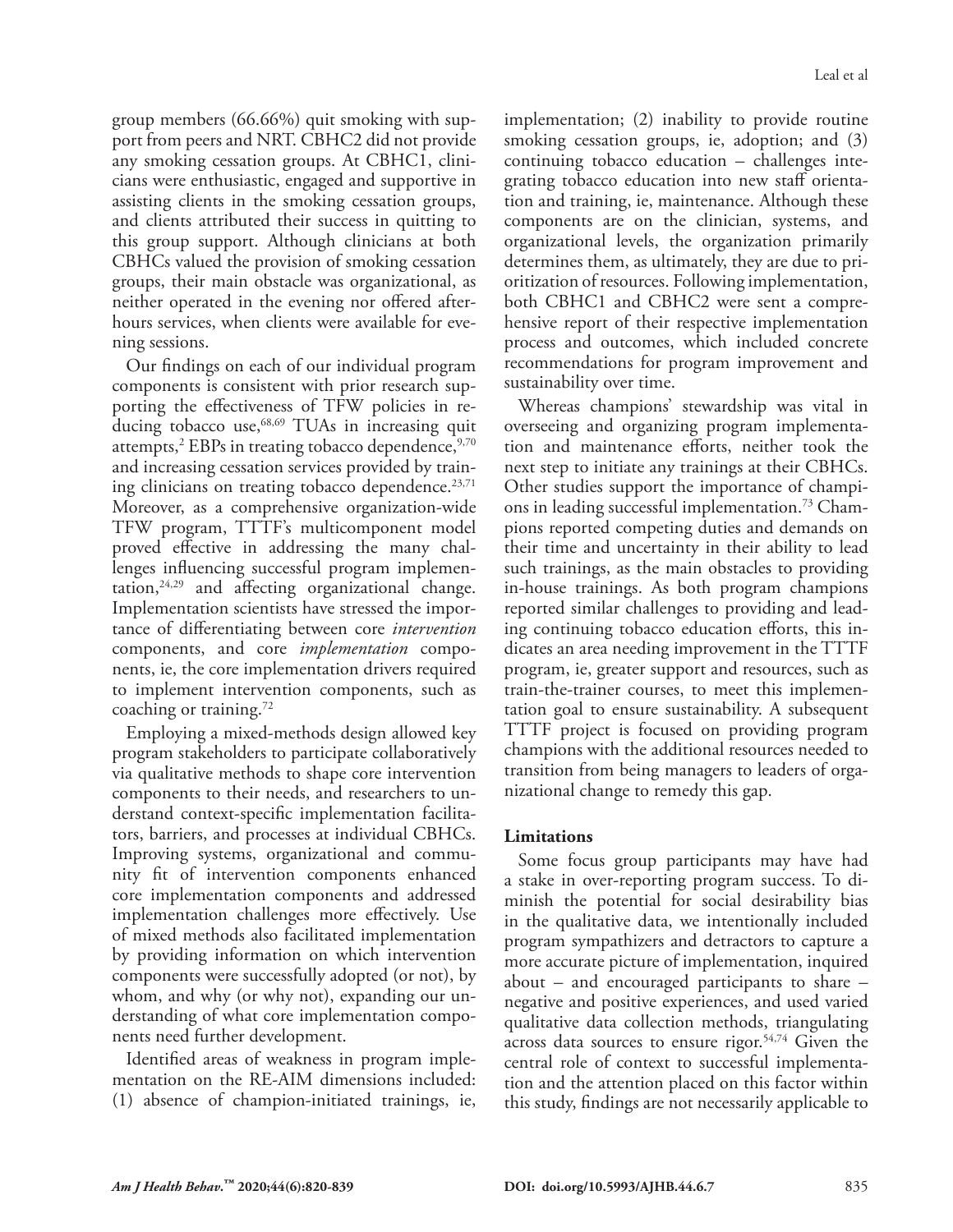other settings and populations. Our aim, however, was not generalizability of findings; rather, to the contrary, we sought to demonstrate and describe how we identified and responded to the needs of individual centers to enhance program fit and implementation. Neglecting to recognize context as primary in implementation studies has been cited as a significant limitation.75,76 Limitations for quantitative data included that not all surveyed stakeholders participated in data collection, despite solicitation, and inability to match pre-and postdata at participant-level, which was enacted so that respondents would be non-identifiable and thus potentially more likely to provide honest responses. Also, as previously mentioned, quantitative data on quit attempts among clients (eg, from medical records) was not collected for comparison to qualitative reports. To address this limitation, our future studies will seek to collect client-level data regarding smoking cessation. Although CBHCs established systems for program maintenance and we provided pertinent recommendations, collection of long-term data on sustainability by TTTF personnel was not feasible beyond the funding period.

## **Conclusions**

Implementation of TTTF at both CBHCs increased organizational capacity in the provision of EBPs to treat tobacco use and dependence through successfully meeting the majority of our RE-AIM targets. Adopting a mixed-methods approach enhanced TTTF program implementation, which allowed us to conduct a formative evaluation process to adapt implementation strategies to local contexts, evaluate program outcomes, and characterize processes influencing program implementation in 2 CBHCs (17 clinics). Mixing methods also involved program adopters and recipients as collaborators who directly influenced implementation by shaping core interventions to their individual context and needs, facilitating uptake. Collaboration with key stakeholders was vital to enhancing program buy-in, adapting delivery systems, program content and materials, and ensuring maintenance; furthermore, it alerted us to needed improvements in core implementation components. Our findings suggest that successful implementation of multilevel, evidence-based tobacco interventions requires an in-depth understanding of the implementation

culture at the level of the clinician, client, organization, and community, to address barriers and support facilitators.

Findings contribute to the development of flexible strategies and tailored interventions responsive to real-world conditions in diverse settings, which are better equipped to address implementation barriers. The need to address tobacco dependence among BHCs is imperative. This evaluation of the TTTF program presents a successful model for the implementation of an effective and sustainable evidence-based, TFW program in community organizations interested in becoming tobacco-free, and provides a model for mixed methods processes in similar settings.

## **Human Subjects Approval Statement**

This study was approved by the Institutional Review Board of the University of Houston (Study: 16541-EX (8506), approved, 07/13/2016; additional modifications approved 08/19/16). All procedures performed in studies involving human participants were in accordance with the ethical standards of the institutional research committee and with the 1964 Helsinki declaration and its later amendments or comparable ethical standards. All participants provided oral or written consent prior to participation in this study.

## **Conflict of Interest Disclosure Statement**

All authors have no competing interests to declare. This article is available at: https://www. researchsquare.com/article/rs-18558/v2 as a withdrawn preprint. The authors declare this article has not been published, nor is under publication, elsewhere.

## **Acknowledgements**

The authors acknowledge Hiroe Okamoto, MPH, and Sonakshee Shree, MPH, for their assistance with data analysis. We are grateful to the many clients, clinicians, staff and CBHC leaders who generously shared their time and views with us to make this study possible.

## **References**

1.Lasser K, Boyd JW, Woolhandler S, et al. Smoking and mental illness: a population-based prevalence study.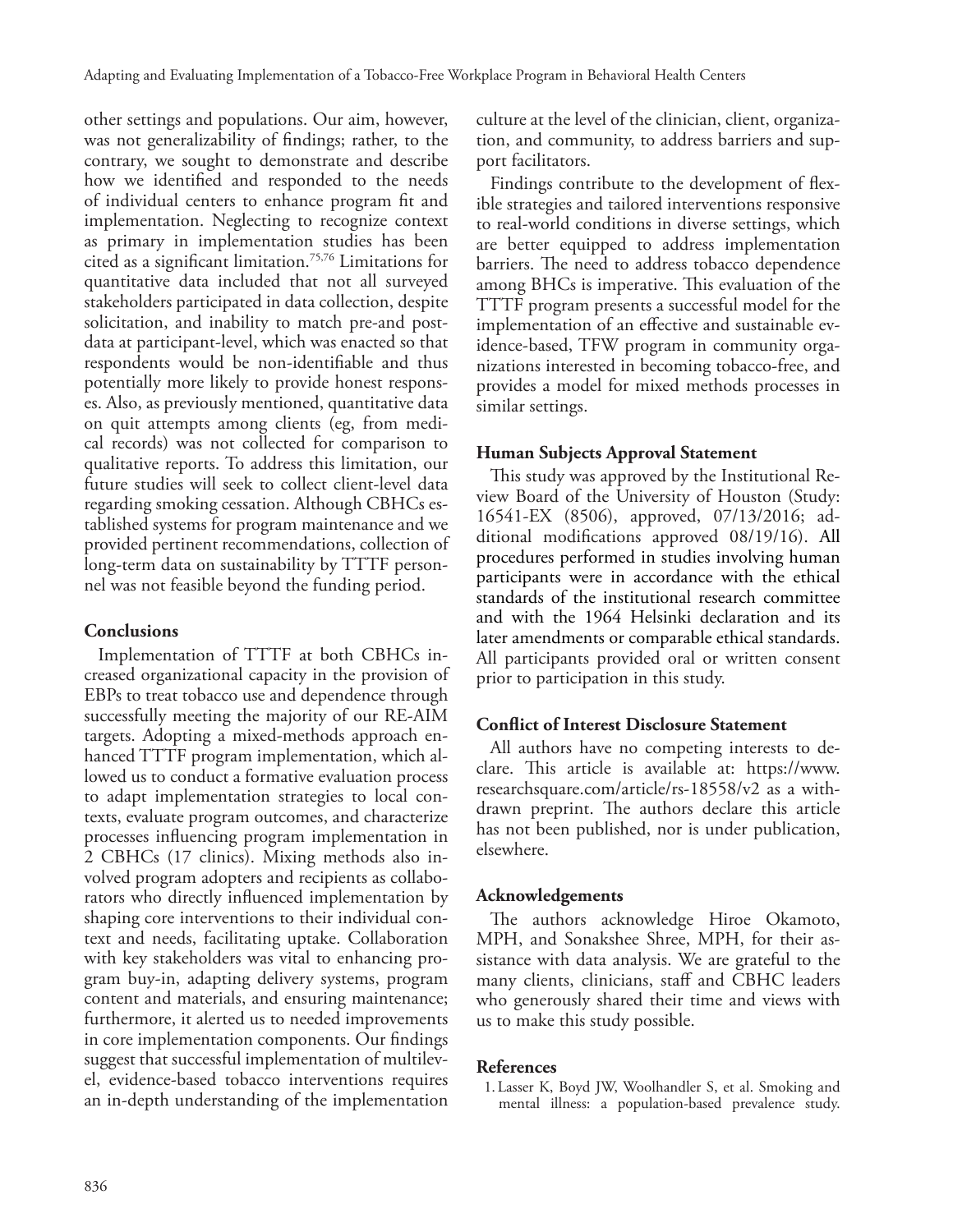*JAMA.* 2000;284(20):2606-2610.

- 2.US Centers for Disease Control and Prevention. *Best Practices for Comprehensive Tobacco Control Programs.*  https://www.cdc.gov/tobacco/stateandcommunity/best\_ practices/pdfs/2014/comprehensive.pdf. Published 2014. Accessed February 15, 2020.
- 3.US Centers for Disease Control and Prevention. *Current Smoking Among Adults-United States.* https://www.cdc. gov/mmwr/volums/65/wr/mm6544a2.htm. Published November 18, 2019. Accessed April 24, 2020.
- 4.Guydish J, Passalacqua E, Tajima B, et al. Smoking prevalence in addiction treatment: a review. *Nicotine Tob Res.*  2011;13(6):401-411.
- 5.Knudsen HK. Implementation of smoking cessation treatment in substance use disorder treatment settings: a review. *Am J Drug Alcohol Abuse.* 2017;43(2):215-225.
- 6.Williams JM, Ziedonis D. Addressing tobacco among individuals with a mental illness or an addiction. *Addict Behav.* 2004;29(6):1067-1083.
- 7.McKelvey K, Thrul J, Ramo D. Impact of quitting smoking and smoking cessation treatment on substance use outcomes: an updated and narrative review. *Addict Behav.*  2017;65:161-170.
- 8.Annamalai A, Singh N, O'Malley SS. Smoking use and cessation among people with serious mental illness. *Yale J Biol Med.* 2015;88(3):271-277.
- 9.Fiore M, Jaén CR, Baker TB, et al. *Treating Tobacco Use and Dependence: 2008 Update. Clinical Practice Guideline*. Rockville, MD: US Department of Health and Human Services, Public Health Service; 2008.
- 10.American Psychiatric Association. *Practice Guidelines for the Treatment of Patients with Substance Use Disorders.*  https://psychiatryonline.org/pb/assets/raw/sitewide/practice\_guidelines/guidelines/substanceuse.pdf. Published August 2006. Accessed October 3, 2019.
- 11.Himelhoch S, Riddle J, Goldman HH. Barriers to implementing evidence-based smoking cessation practices in nine community mental health sites. *Psychiatr Serv.*  2014;65(1):75-80.
- 12.Anthenelli RM, Benowitz NL, West R, et al. Neuropsychiatric safety and efficacy of varenicline, bupropion, and nicotine patch in smokers with and without psychiatric disorders (EAGLES): a double-blind, randomised, placebo-controlled clinical trial. *Lancet.*  2016;387(10037):2507-2520.
- 13.Hitsman B, Moss TG, Montoya ID, George TP. Treatment of tobacco dependence in mental health and addictive disorders. *Can J Psychiatry.* 2009;54(6):368-378.
- 14.Meernik C, McCullough A, Ranney L, et al. Evaluation of community-based cessation programs: how do smokers with behavioral health conditions fare? *Community Ment Health J.* 2018;54(2):158-165.
- 15.Lawn S, Campion J. Achieving smoke-free mental health services: lessons from the past decade of implementation research. *Int J Environ Res Public Health.*  2013;10(9):4224-4244.
- 16.Kotz D, Brown J, West R. Predictive validity of the Motivation To Stop Scale (MTSS): a single-item measure of motivation to stop smoking. *Drug Alcohol Depend.*  2013;128(1):15-19.
- 17. Siru R, Hulse GK, Tait RJ. Assessing motivation to quit smoking in people with mental illness: a review. *Addict.*

2009;104(5):719-733.

- 18. Stockings E, Bowman J, McElwaine K, et al. Readiness to quit smoking and quit attempts among Australian mental health inpatients. *Nicotine Tob Res.* 2012;15(5):942-949.
- 19.Prochaska JJ. Failure to treat tobacco use in mental health and addiction treatment settings: a form of harm reduction? *Drug Alcohol Depend.* 2010;110(3):177-182.
- 20.Prochaska JJ, Das S, Young-Wolff KC. Smoking, mental illness, and public health. *Annu Rev Public Health.*  2017;38:165-185.
- 21.Marynak K, VanFrank B, Tetlow S, et al. Tobacco cessation interventions and smoke-free policies in mental health and substance abuse treatment facilities – United States, 2016. *MMWR Morb Mortal Wkly Rep.*  2018;67(18):519-523.
- 22. Steinberg MB, Alvarez MS, Delnevo CD, et al. Disparity of physicians' utilization of tobacco treatment services. *Am J Health Behav.* 2006;30(4):375-386.
- 23.Graydon MM, Corno CM, Schacht RL, et al. A statewide initiative to train behavioral health providers in smoking cessation. *Transl Behav Med.* 2018;8(6):855-866.
- 24.Williams JM, Zimmermann MH, Steinberg ML, et al. A comprehensive model for mental health tobacco recovery in New Jersey. *Adm Policy* Ment *Health.* 2011;38(5):368- 383.
- 25.Brown CH, Medoff D, Dickerson FB, et al. Factors influencing implementation of smoking cessation treatment within community mental health centers. *J Dual Diagn.*  2015;11(2):145-150.
- 26.Koch JR, Breland A. Behavioral healthcare staff attitudes and practices regarding consumer tobacco cessation services. *J Behav Health Serv Res.*2017;44(3):399-413.
- 27.Knudsen HK, Studts JL, Boyd S, Roman PM. Structural and cultural barriers to the adoption of smoking cessation services in addiction treatment organizations. *J Addict Dis.* 2010;29(3):294-305.
- 28.Campbell BK, Wander N, Stark MJ, Holbert T. Treating cigarette smoking in drug-abusing clients. *J Subst Abuse Treat.* 1995;12(2):89-94.
- 29.Guydish J, Ziedonis D, Tajima B, et al. Addressing tobacco through organizational change (ATTOC) in residential addiction treatment settings. *Drug Alcohol Depend.*  2012;121(1-2):30-37.
- 30. Samaha HL, Correa-Fernández V, Lam C, et al. Addressing tobacco use among consumers and staff at behavioral health treatment facilities through comprehensive workplace programming. *Health Promot Pract.*  2017;18(4):561-570.
- 31.Texas Department of State Health Services. Local Mental Health Authorities (LMHAs). https://www.dshs.state. tx.us/mhsa/lmha-list/. Accessed August 7, 2018.
- 32.Correa-Fernández V, Wilson WT, Kyburz B, et al. Evaluation of the Taking Texas Tobacco Free workplace program within behavioral health centers. *Transl Behav Med.*  2019;9(2):319-327.
- 33.Palinkas LA, Aarons GA, Horwitz S, et al. Mixed method designs in implementation research. *Adm Policy Ment Health.* 2011;38(1):44-53.
- 34.Proctor EK, Landsverk J, Aarons G, et al. Implementation research in mental health services: an emerging science with conceptual, methodological, and training challenges. *Adm Policy Ment Health.* 2009;36(1):24-34.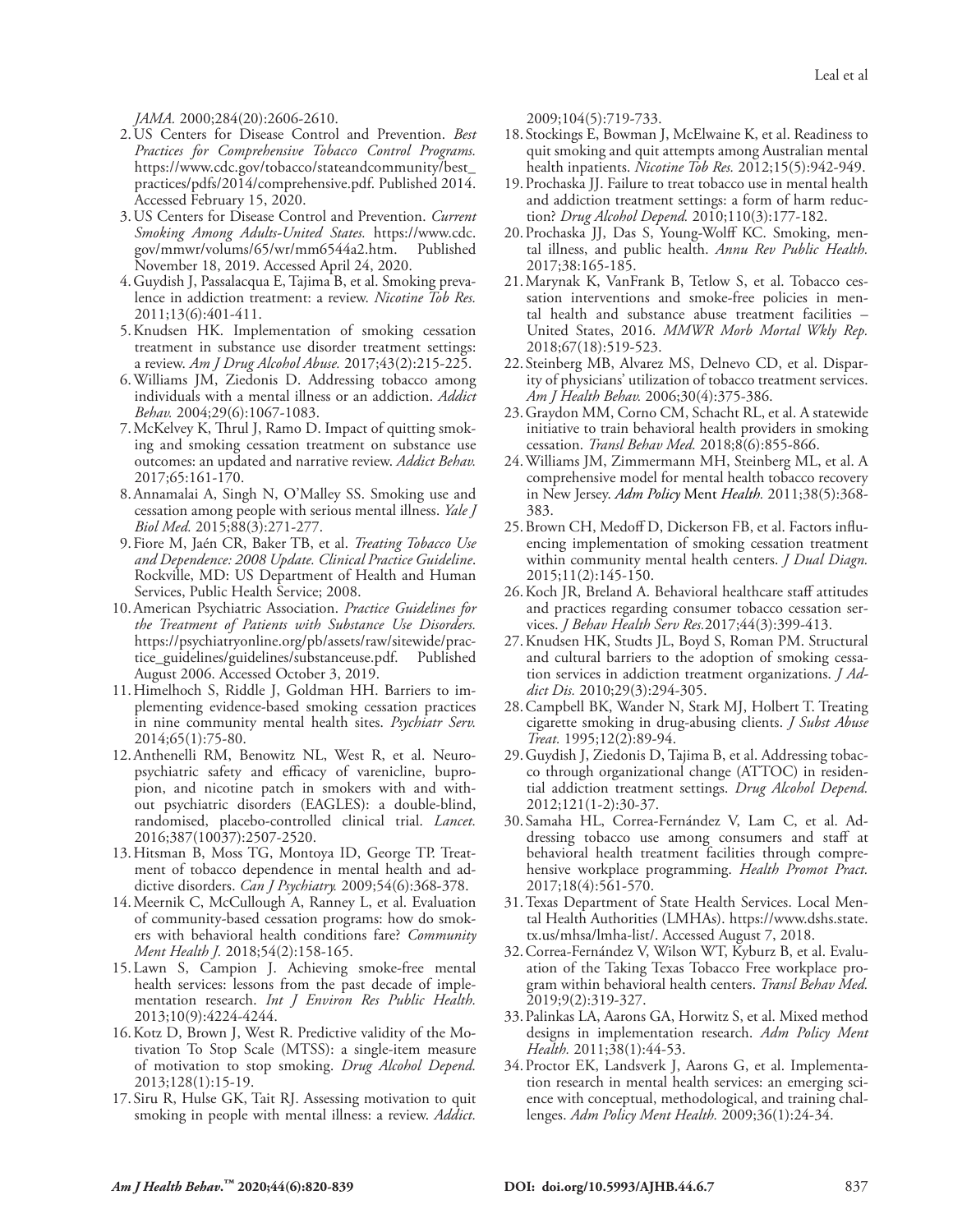- 35.Peters DH, Adam T, Alonge O, et al. Implementation research: what it is and how to do it. *BMJ.* 2013 Nov 20;347:f6753.
- 36.Peters DH, Tran NT, Adam T. *Implementation Research in Health: A Practical Guide.* Geneva, Switzerland: World Health Organization; 2013. https://www.who.int/alliance-hpsr/resources/implementationresearchguide/en/. Published 2013. Accessed March 3, 2020.
- 37.Aarons GA, Fettes DL, Sommerfeld DH, Palinkas LA. Mixed methods for implementation research: application to evidence-based practice implementation and staff turnover in community-based organizations providing child welfare services. *Child Maltreat.* 2012;17(1):67-79.
- 38.Kerr S, Whyte R, Watson H, et al. A mixed‐methods evaluation of the effectiveness of tailored smoking cessation training for healthcare practitioners who work with older people. *Worldviews Evidence Based Nurs.* 2011;8(3):177- 186.
- 39.Cain JJ, Dickinson WP, Fernald D, et al. Family physicians and youth tobacco-free education: outcomes of the Colorado Tar Wars program. *J Am Board Fam Med.*  2006;19(6):579-589.
- 40.Kim A, Kamyab K, Zhu J, Volpp K. Why are financial incentives not effective at influencing some smokers to quit? Results of a process evaluation of a worksite trial assessing the efficacy of financial incentives for smoking cessation. *J Occup Environ Med.* 2011;53(1):62-67.
- 41.Holtrop JS, Rabin BA, Glasgow RE. Qualitative approaches to use of the RE-AIM framework: rationale and methods. *BMC Health Serv Res.* 2018;18(1):177.
- 42. Southam-Gerow MA, Dorsey S. Qualitative and mixed methods research in dissemination and implementation science: introduction to the special issue. *J Clin Child Adolesc Psychol.* 2014;43(6):845-850.
- 43.Craig P, Dieppe P, Macintyre S, et al. Developing and evaluating complex interventions: the new Medical Research Council guidance. *BMJ.* 2008;337:a1655.
- 44.Mason J. Mixing methods in a qualitatively driven way. *Qual Res.* 2006;6(1):9-25.
- 45.Greene JC, Caracelli VJ, Graham WF. Toward a conceptual framework for mixed-method evaluation designs. *Educ Eval Policy Anal.* 1989;11(3):255-274.
- 46.O'Cathain A, Murphy E, Nicholl J. Integration and publications as indicators of "yield" from mixed methods studies. *J Mix Methods Res*. 2007;1(2):147-63.
- 47.Creswell JW, Clark VLP. *Designing and Conducting Mixed Methods Research.* Thousand Oaks, CA: Sage Publications; 2017.
- 48.Glasgow RE, Vogt TM, Boles SM. Evaluating the public health impact of health promotion interventions: the RE-AIM framework. *Am J Public Health.* 1999;89(9):1322- 1327.
- 49.Correa-Fernández V, Wilson WT, Shedrick DA, et al. Implementation of a tobacco-free workplace program at a local mental health authority. *Transl Behav Med.*  2017;7(2):204-211.
- 50.Garey L, Neighbors C, Leal MI, et al. Organizational moderators of change in behavioral health center clinician and staff tobacco-related knowledge following brief education during a comprehensive tobacco-free workplace program implementation. *Patient Educ Couns.*  2019;102(9):1680-1686.
- 51.Nitturi V, Chen T-A, Kyburz B, et al. Organizational characteristics and readiness for tobacco-free workplace program implementation moderates changes in clinician's delivery of smoking interventions within behavioral health treatment clinics. *Nicotine Tob Res*. 2020 Aug 24;ntaa163. doi: 10.1093/ntr/ntaa163 [E-pub ahead of print]
- 52.Vidrine JI, Shete S, Cao Y, et al. Ask-Advise-Connect: a new approach to smoking treatment delivery in health care settings. *JAMA Intern Med.* 2013;173(6):458-464.
- 53.Vidrine JI, Shete S, Li Y, et al. The Ask–Advise–Connect approach for smokers in a safety net healthcare system: a group-randomized trial. *Am J Prev Med.* 2013;45(6):737- 741.
- 54.Mayan MJ. *Essentials of Qualitative Inquiry.* Walnut Creek, CA: Left Coast Press; 2009.
- 55.Kirchner JE, Parker LE, Bonner LM, et al. Roles of managers, frontline staff and local champions, in implementing quality improvement: stakeholders' perspectives. *J Eval Clin Pract.* 2012;18(1):63-69.
- 56.Ziedonis DM, Zammarelli L, Seward G, et al. Addressing tobacco use through organizational change: a case study of an addiction treatment organization. *J Psychoactive Drugs.* 2007;39(4):451-459.
- 57. Shea CM, Jacobs SR, Esserman DA, et al. Organizational readiness for implementing change: a psychometric assessment of a new measure. *Implement Sci.* 2014;9(1):7.
- 58.Lee JG, Ranney LM, Goldstein AO, et al. Successful implementation of a wellness and tobacco cessation curriculum in psychosocial rehabilitation clubhouses. *BMC Public Health.* 2011;11(1):702.
- 59.Williams JM, Ziedonis DM, Vreeland B, et al. A wellness approach to addressing tobacco in mental health settings: learning about healthy living. *Am J Psychiatr Rehabil.*  2009;12(4):352-369.
- 60.Hall SM, Prochaska JJ. Treatment of smokers with cooccurring disorders: emphasis on integration in mental health and addiction treatment settings. *Annu Rev Clin Psychol.* 2009;5:409-431.
- 61.Patton MQ. Enhancing the quality and credibility of qualitative analysis. *Health Serv Res.* 1999;34(5 Pt 2):1189-1209.
- 62.Morse JM, Field PA. *Qualitative Research Methods for Health Professionals*. Thousand Oaks, CA: Sage Publications; 1995.
- 63.Creswell JW. *A Concise Introduction to Mixed Methods Research.* Thousand Oaks, CA: Sage Publications; 2014.
- 64.Prochaska JO, DiClemente CC. The transtheoretical approach. In Norcross JCG, Marvin R, eds. *Handbook of Psychotherapy Integration.* Oxford, UK: Oxford University Press; 2005:147-171.
- 65.Crump CE, Earp JAL, Kozma CM, Hertz-Picciotto I. Effect of organization-level variables on differential employee participation in 10 federal worksite health promotion programs. *Health Educ Q.* 1996;23(2):204-223.
- 66.Emmons KM, Thompson B, McLerran D, et al. The relationship between organizational characteristics and the adoption of workplace smoking policies. *Health Educ Behav.* 2000;27(4):483-501.
- 67.Glasgow RE, McCaul KD, Fisher KJ. Participation in worksite health promotion: a critique of the literature and recommendations for future practice. *Health Educ Q.*